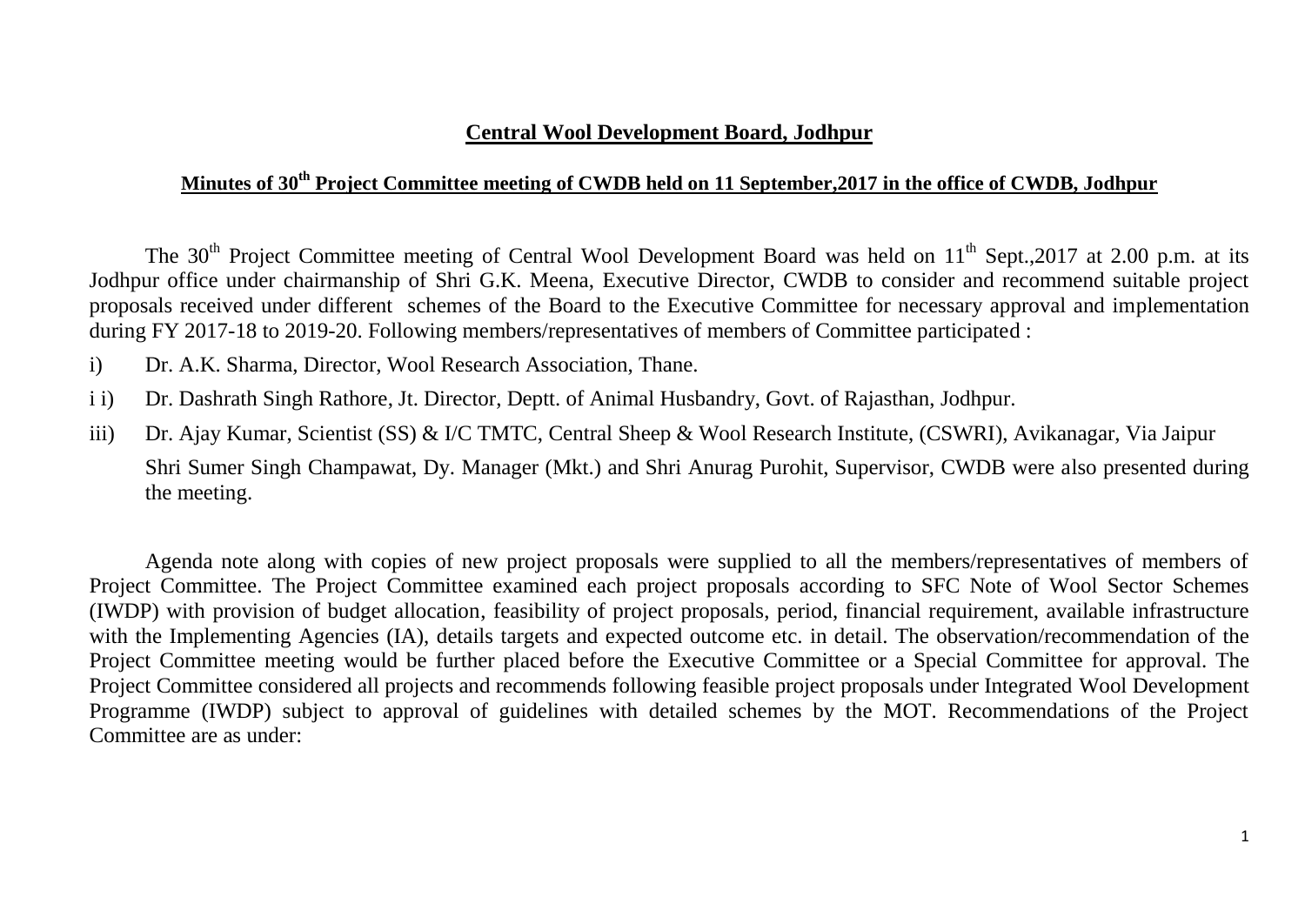# **A. Name of Scheme: Wool Marketing Scheme (WMS)**

The CWDB has received four proposals under Wool Marketing Scheme from four States as follows-

#### **1. Name of Implementing Agency: Karnataka Sheep and Wool Development Corporation Ltd, Bangalore-**

| SN           | Proposed in proposal by Implementing Agency                                                                                                                                                                                                                                                                                                                                                                                                                                                    | Norms as per Scheme                                                                                     | Project<br>Recommendation<br>of<br>Committee                                                                                                                                                                                                                                                         |
|--------------|------------------------------------------------------------------------------------------------------------------------------------------------------------------------------------------------------------------------------------------------------------------------------------------------------------------------------------------------------------------------------------------------------------------------------------------------------------------------------------------------|---------------------------------------------------------------------------------------------------------|------------------------------------------------------------------------------------------------------------------------------------------------------------------------------------------------------------------------------------------------------------------------------------------------------|
| $\mathbf{a}$ | The Implementing agency has proposed incentives for<br>sheep shearing to sheep breeders for adopting sheep<br>shearing by machines and collection of wool and<br>demanded Rs 10.00 Lakh for $1st$ year for 2.00 Lakh<br>sheep $\omega$ Rs 5/per sheep.<br>The Implementing agency has proposed to give<br>incentives for wool transportation and grading to<br>sheep breeders for transportation of wool and<br>demanded Rs 10.00 Lakh for $1st$ year for 2.00 Lakh<br>sheep @ Rs 5/per sheep. | Rs. 5\sheep for machine shearing<br>Rs.5\sheep for transportation                                       | Both proposed incentives are as per<br>scheme therefore Project Committee<br>(PC) recommends for approval of<br>Executive Committee with total grant<br>of Rs. 20 lakhs for FY 2017-18 which<br>will be pass on to selected sheep<br>breeders/beneficiaries following the<br>DBT guidelines          |
| $\mathbf b$  | Implementing agency<br>has proposed<br>The<br>to<br>strengthening infrastructure required for wool Mandi<br>for his own organization for storage hall etc and<br>demanded Rs 25.00 Lakh for 1 <sup>st</sup> year                                                                                                                                                                                                                                                                               | infrastructure<br>25.00<br>for<br>$\mathbf{R}$ s<br>lakh<br>development/storage hall etc for wool Mandi | PC recommends Mandi component<br>with grant of Rs. 25 lakhs subject to<br>obtain permission by Implementing<br>Agency (IA) from the State Govt. for<br>setting up a Mandi in State Mandi<br>Act, if applicable and clarification<br>may be asked in this regard and will<br>be put up in EC Meeting. |
|              | Total Rs. 45 lakhs for FY 2017-18                                                                                                                                                                                                                                                                                                                                                                                                                                                              | <b>Total Rs. 45 lakhs for FY 2017-18</b>                                                                |                                                                                                                                                                                                                                                                                                      |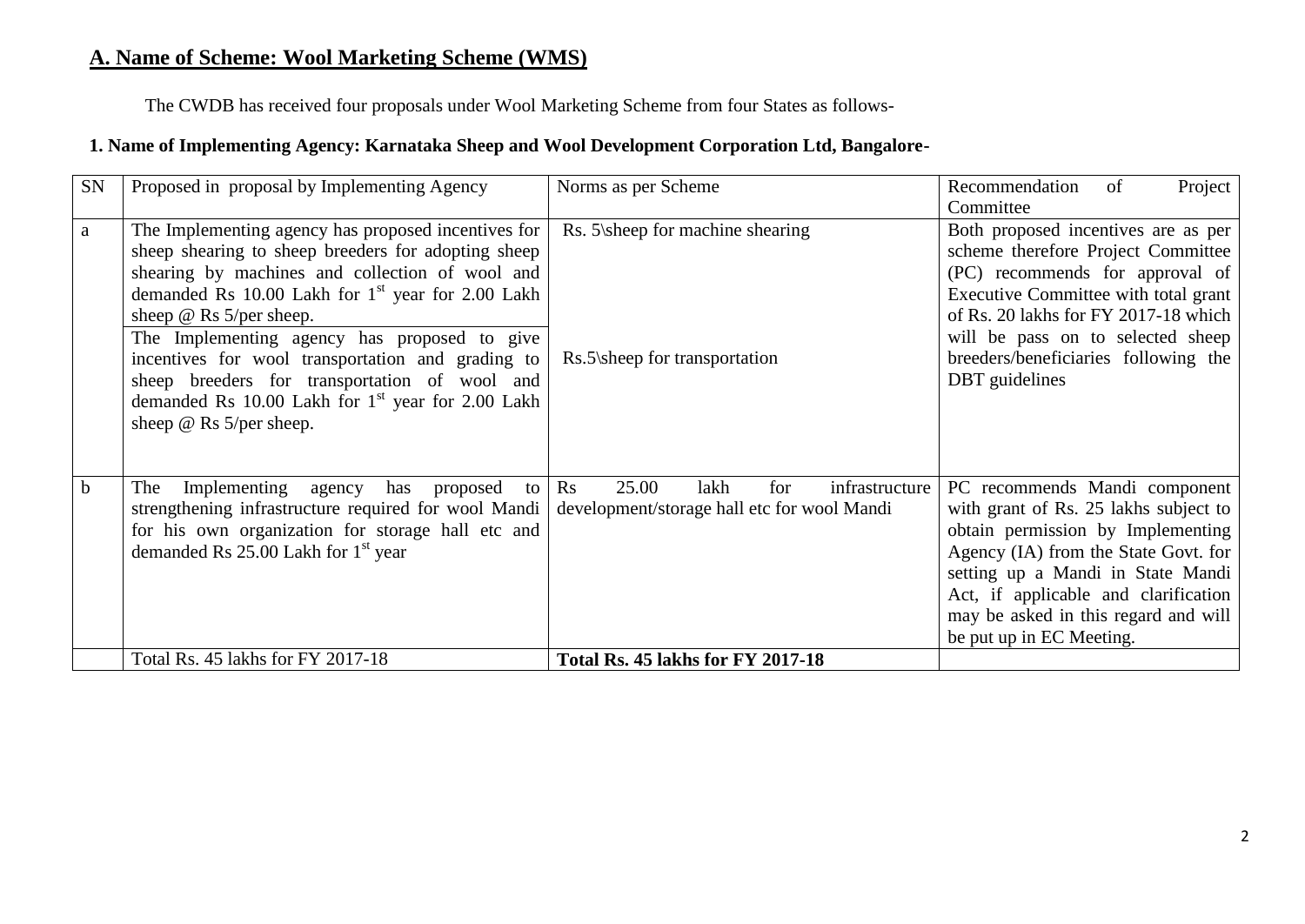#### **2. Name of Implementing Agency : H.P. State Cooperative Wool Procurement and Marketing Federation Ltd, Shimla-**

Component wise budget required for three year period is as follows-

Rs in Lakh

| SN             | Proposed in<br>proposal by Implementing                                                                             | Norms as per scheme                                   |          | Fund Requirement by IA |       | Recommendation of Project Committee                                                                                                                                                                                                                                        |  |  |
|----------------|---------------------------------------------------------------------------------------------------------------------|-------------------------------------------------------|----------|------------------------|-------|----------------------------------------------------------------------------------------------------------------------------------------------------------------------------------------------------------------------------------------------------------------------------|--|--|
|                | Agency                                                                                                              |                                                       | $2017 -$ | 2018-                  | 2019- |                                                                                                                                                                                                                                                                            |  |  |
|                |                                                                                                                     |                                                       | 18       | 19                     | 20    |                                                                                                                                                                                                                                                                            |  |  |
|                | Rs. 50 lakh as Revolving Fund for 1.23<br>Lakh kg for procurement and marketing of<br>raw wool                      | Rs $50/kg$ (Avg.) \per kg.                            | 25.00    | 25.00                  |       | PC recommends Rs. 50 lakhs but grant will<br>be released in two equal installments and<br>next installment would be released on<br>performance of earlier grants and further<br>requirement of the fund. PC recommends<br>Rs. 25 lakhs for current FY 2017-18.             |  |  |
|                | Wool<br>Transportation<br>incentive<br>for<br>Procurement Agency                                                    | Up to Rs $3/-$ kg or actual<br>exp. whichever is less | 6.15     | 6.15                   | 6.15  | PC considered and recommends financial<br>assistance upto Rs. 17.55 lakhs for FY                                                                                                                                                                                           |  |  |
| $\overline{2}$ | Incentive for sheep shearing by machine                                                                             | Rs $5/$ per sheep for $1.05$<br>Lakh sheep            | 5.25     | 5.25                   | 5.25  | 2017-18 as incentives for transportation,                                                                                                                                                                                                                                  |  |  |
| 3              | Incentive for transportation and grading                                                                            | Rs $5/$ per sheep for 1.23<br>Lakh sheep              | 6.15     | 6.15                   | 6.15  | shearing and grading components as per<br>norms of scheme which will be pass on to<br>breeders/beneficiaries<br>selected<br>sheep<br>following the DBT guidelines                                                                                                          |  |  |
| 4              | Strengthening infrastructure required for<br>wool marketing in wool Mandi (Storage<br>hall, auction facilities etc) | Rs 25.00 Lakh per Mandi                               | 25.00    |                        |       | PC recommends grant of Rs. 25 lakhs<br>under wool Mandi component with subject<br>to obtain permission by Implementing<br>Agency (IA) from the State Govt for<br>setting up a Mandi in State Mandi Act, if<br>applicable and clarification may be asked<br>in this regard. |  |  |
|                | Total Rs. 127.65 lakhs for 3 years                                                                                  |                                                       | 67.55    | 42.55                  | 17.55 |                                                                                                                                                                                                                                                                            |  |  |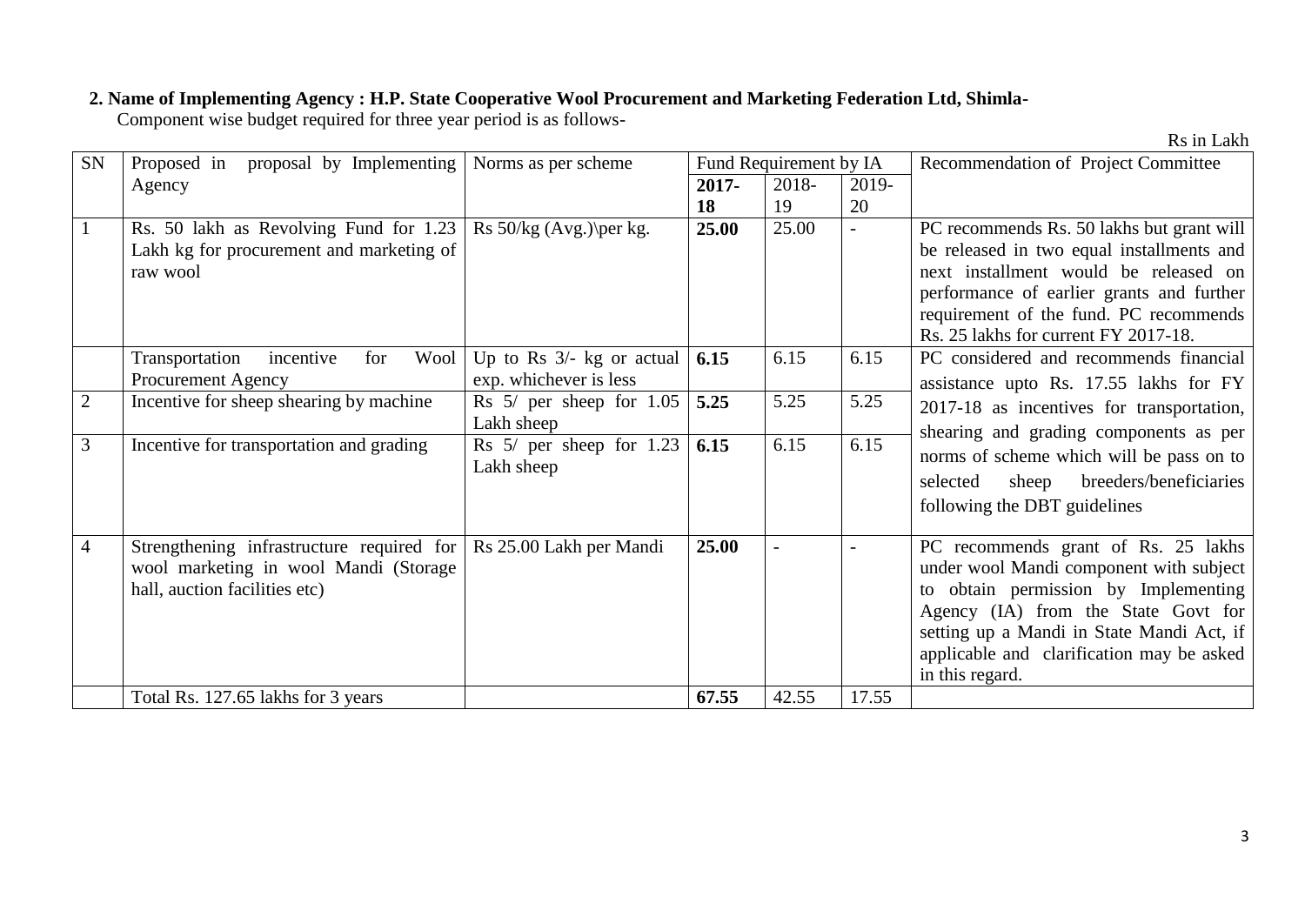# **3. Name of Implementing Agency : Uttrakhand State from Uttrakhand Sheep and Wool Development Board Dehradun-**

|  |  | Rs in Lakh |
|--|--|------------|
|--|--|------------|

| $\overline{Sr}$ | Components                                                         | Norms as per scheme                             | 2017- | 2018- | 2019- | Recommendation of Project Committee                                                  |
|-----------------|--------------------------------------------------------------------|-------------------------------------------------|-------|-------|-------|--------------------------------------------------------------------------------------|
| No              |                                                                    |                                                 | 18    | 19    | 20    |                                                                                      |
| $\mathbf{1}$    | Rs. 50 Lakh as Revolving Fund for 1 Lakh                           | Rs 50/kg for 1.00 Lakh kg                       | 25.00 | 25.00 |       | PC recommends Rs. 50 lakhs but grant                                                 |
|                 | Kg. wool for procurement and marketing                             |                                                 |       |       |       | will be released in two equal installments                                           |
|                 |                                                                    |                                                 |       |       |       | and next installment would be released on                                            |
|                 |                                                                    |                                                 |       |       |       | performance of earlier grants/progress and                                           |
|                 |                                                                    |                                                 |       |       |       | requirement of the fund. PC recommends                                               |
|                 |                                                                    |                                                 |       |       |       | Rs. 25 lakhs for current FY 2017-18.                                                 |
|                 | Transportation incentive for Wool<br>b)                            | Upto Rs $3/-$ kg or actual                      | 3.00  | 3.00  | 3.00  | PC considered and recommends financial                                               |
|                 | <b>Procurement Agency</b>                                          | exp. whichever is less                          |       | 5.00  |       | assistance upto Rs. 18 lakhs for FY 2017-<br>18 under the components as per norms of |
| $\overline{2}$  | c) E-Auction Portal                                                | As required                                     | 10.00 | 5.00  | 5.00  | Wool Marketing Scheme to modernize                                                   |
|                 | Formation of Wool Producer Society and<br><b>Buyer Seller Meet</b> | As required<br>(on actual<br>expenditure basis) | 5.00  |       | 5.00  | wool Mandi.                                                                          |
| $\overline{3}$  | Strengthening infrastructure required for                          | <b>Rs</b> 25.00 Lakh                            | 25.00 |       |       | PC recommends Mandi component with                                                   |
|                 | wool marketing in wool Mandi (Storage                              |                                                 |       |       |       | grant of Rs. 25 lakhs subject to obtain                                              |
|                 | hall, auction facilities etc)                                      |                                                 |       |       |       | permission by Implementing Agency (IA)                                               |
|                 |                                                                    |                                                 |       |       |       | from the State Govt for setting up a Mandi                                           |
|                 |                                                                    |                                                 |       |       |       | in State Mandi Act, if applicable and                                                |
|                 |                                                                    |                                                 |       |       |       | clarification may be asked in this regard.                                           |
| 3               | Incentive for sheep shearing by machine                            | Rs 5/ per sheep                                 | 3.50  | 3.50  | 3.50  | PC considered and recommends financial                                               |
|                 | for 0.70 Lakh sheep                                                |                                                 |       |       |       | assistance upto Rs. 7 lakhs under shearing                                           |
| $\overline{4}$  | Incentive for transportation and grading for                       | $\operatorname{Rs} 5$ / per sheep               | 3.50  | 3.50  | 3.50  | and grading components as per norms of                                               |
|                 | 0.70 Lakh sheep                                                    |                                                 |       |       |       | scheme which will be pass on to selected                                             |
|                 |                                                                    |                                                 |       |       |       | sheep breeders/beneficiaries following the                                           |
|                 |                                                                    |                                                 |       |       |       |                                                                                      |
|                 |                                                                    |                                                 |       |       |       | DBT guidelines.                                                                      |
|                 | Total Rs. 146 lakhs for 3 years                                    |                                                 | 75.00 | 47.00 | 22.00 |                                                                                      |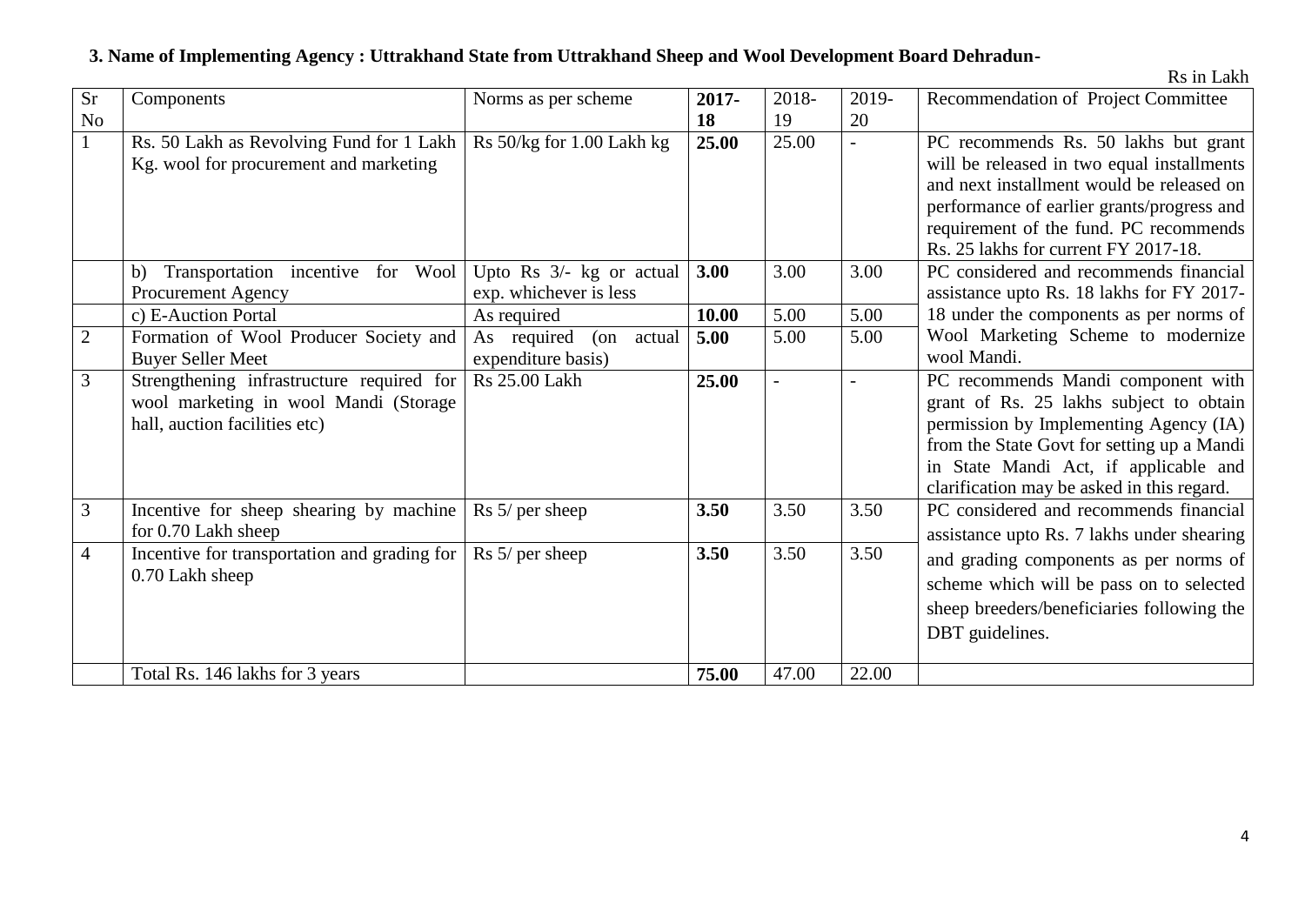| Sr No               | Components                                                                                                                                                                                                                                           | Norms as per scheme                                                                                               | 2017-                        | 2018-                        | 2019-                        | Project<br>Recommendation<br>of                                                                                                                                                                                                                                                                                                                                                                                                                   |
|---------------------|------------------------------------------------------------------------------------------------------------------------------------------------------------------------------------------------------------------------------------------------------|-------------------------------------------------------------------------------------------------------------------|------------------------------|------------------------------|------------------------------|---------------------------------------------------------------------------------------------------------------------------------------------------------------------------------------------------------------------------------------------------------------------------------------------------------------------------------------------------------------------------------------------------------------------------------------------------|
|                     |                                                                                                                                                                                                                                                      |                                                                                                                   | 18                           | 19                           | 20                           | Committee                                                                                                                                                                                                                                                                                                                                                                                                                                         |
| $\overline{2}$<br>3 | i) Formation of Wool Producer Society<br>Seller<br>Meet<br>Buyer<br>$\overline{11}$<br>(meetings/workshop etc)<br>Incentive for for 0.10 Lakh sheep<br>shearing by machine<br>Incentive for $0.10$ Lakh sheep wool for<br>transportation and grading | required<br>As<br>(on<br>actual<br>expenditure basis)<br>$\text{Rs } 5$ / per sheep<br>$\text{Rs } 5$ / per sheep | 5.00<br>1.20<br>0.50<br>0.50 | 5.00<br>2.40<br>0.50<br>0.50 | 5.00<br>3.60<br>0.50<br>0.50 | considered<br>PC.<br>and<br>recommends<br>financial assistance upto Rs. 7.20<br>2017-18<br>lakhs<br>during<br>under<br>components for formation of societies,<br>BSM, shearing and grading $\&$<br>transportation components as per<br>norms of Wool Marketing Scheme<br>which will be pass on to selected<br>sheep breeders/beneficiaries following<br>the DBT guidelines (under machine<br>primary<br>shearing<br>grading<br>and<br>components) |
|                     | Total Rs. 25.20 lakhs for 3 years                                                                                                                                                                                                                    |                                                                                                                   | 7.20                         | 8.40                         | 9.60                         |                                                                                                                                                                                                                                                                                                                                                                                                                                                   |

#### **4. Name of Implementing Agency : Punyashloka Ahilyadevi Maharashtra Mendhi Va Sheli Vikas Mahamandal Ltd Pune-**

Rs in Lakh

As above total **Rs. 194.75 lakhs** recommends by Project Committee under Wool Marketing Scheme during FY 2017-18.

### **B. Name of Scheme: Human Resource Development and Promotional Activities Scheme (HRD)**

#### **B-i : Training Projects under HRD Scheme**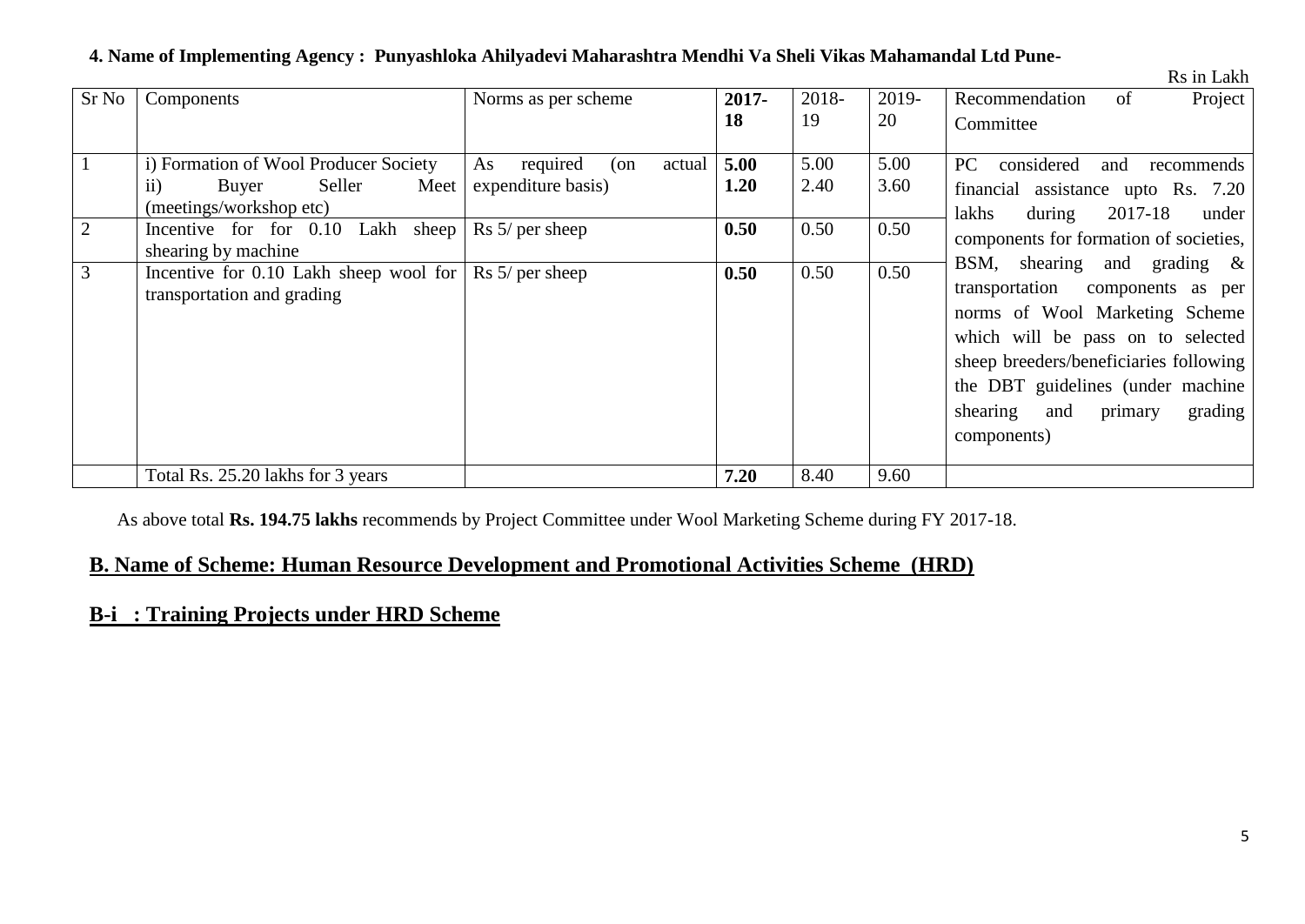(Rs. in lakhs)

| SN           | Name of                            | Component                                                  | Proposed activity by I.A.                           | Project cost  | ${\rm P}{\bf C}$ | Recommendation of Project Committee                                                          |
|--------------|------------------------------------|------------------------------------------------------------|-----------------------------------------------------|---------------|------------------|----------------------------------------------------------------------------------------------|
|              | implementing                       |                                                            |                                                     | as per        | recommends       |                                                                                              |
|              | agency                             |                                                            |                                                     | project       | Fund for         |                                                                                              |
|              |                                    |                                                            |                                                     | proposal      | 2017-18          |                                                                                              |
| $\mathbf{1}$ | Karnataka<br>Sheep                 | Short<br>training<br>term                                  | 2 trainings @ Rs. 10.00 lakh                        | 20 lakh       | Nil              | The Committee has deferred the project as it is                                              |
|              | $\&$<br>Wool                       | for<br>programme                                           | each (04 days 48 Batches                            | (one<br>year  |                  | not as per scheme and Implementing Agency                                                    |
|              | Development                        | manufacturing /<br>weavings                                | Can be covered in two                               | project)      |                  | (IA) shall be asked to submit the proposal as                                                |
|              | Corporation Ltd,                   | of<br>woolen<br>items<br>on                                | centers in a year 40 members                        |               |                  | per the scheme.                                                                              |
|              | Bangalore,                         | handloom skill up gradation                                | trained in each batch                               |               |                  |                                                                                              |
|              | (Karnataka)                        | programme, training to                                     | (Total 1920 persons will be                         |               |                  |                                                                                              |
|              |                                    | resource persons                                           | trained)                                            | 6.00          |                  |                                                                                              |
| 2.           | Karnataka<br>Sheep<br>Wool<br>$\&$ | Training<br>to<br>resources<br>persons in scientific Sheep | 2 trainings @ Rs. 3.00 lakh<br>each.                | Rs.<br>lakh   | 6.00             | PC considered and recommends the training<br>projects with grant of Rs. 6 lakhs for FY 2017- |
|              | Development                        | Artificial<br>rearing                                      |                                                     |               |                  | 18 regd. training for Artificial insemination in                                             |
|              | Corporation Ltd,                   | Insemination in sheep,                                     |                                                     |               |                  | sheep, to train veterinarian in artificial sheep                                             |
|              | Banglore,                          | Machine Shearing etc.                                      |                                                     |               |                  | insemination for field works and training in                                                 |
|              | (Karnataka)                        |                                                            |                                                     |               |                  | mechanical shearing                                                                          |
| 3.           | The H.P. State                     | Training<br>${\rm to}$<br>resources                        | Training to 8<br>resource                           | lakh<br>4.16  | 4.16             | PC recommends the project with grant of Rs.                                                  |
|              | Cooperative Wool                   | persons in scientific Sheep                                | persons in 6 month period by                        | (one<br>year  |                  | 4.16 lakhs for FY 2017-18 regd. training in                                                  |
|              | Procurement and                    | rearing<br>Artificial                                      | providing Stipend to trainees                       | project)      |                  | sheep shearing to 8 persons for 6 Months with                                                |
|              | Marketing                          | Insemination in sheep,                                     | @ Rs. 250/- per day and $@$                         |               |                  | stipend, transportation charges and Misc.                                                    |
|              | Federation ltd.,                   | Machine Shearing etc.                                      | Rs. 1000/- per month for                            |               |                  | expenses. (Stipend @ Rs. 250/- per day and @                                                 |
|              | Shimla(H.P.)                       |                                                            | transportation charges.                             |               |                  | Rs. 1000/- per month for transportation                                                      |
|              |                                    |                                                            |                                                     |               |                  | charges.                                                                                     |
| 4.           | Punyashloka                        | Sheep<br>management                                        | Training<br>in<br>sheep                             | Total<br>for  | 0.375            | PC recommends the project with grant of Rs.                                                  |
|              | Ahilyadevi                         | Wool Weaving<br>Training,                                  | management for 3 days to 50                         | one<br>year   |                  | 37,500/- with stipend of Rs. 250 per day per                                                 |
|              | Maharashtra                        | Training<br>$\&$<br>machine                                | farmers per batch, total 4                          | 15.10 lacs in |                  | farmer for 3 days training. $(50 \text{ farmers } X 250$                                     |
|              | Mendhi Va Sheli<br>Vikas           | <b>Shearing Training</b>                                   | batches by providing Rs.<br>500 per day trainee Rs. | 2017-18       |                  | stipend X 3 days) Only one batch in 2017-18.                                                 |
|              | Mahamandal Ltd.,                   |                                                            | 75000/- per Batch                                   |               |                  |                                                                                              |
|              | <b>PUNE</b>                        |                                                            | Weaving training 10 per                             |               | Nil              | The Committee has deferred the project as it is                                              |
|              |                                    |                                                            | batch Rs. 15000/- per head                          |               |                  | not as per scheme. Agency may be asked to                                                    |
|              |                                    |                                                            | for 60 days Rs. 1.50 lakh                           |               |                  | submit proposal as per scheme which will be                                                  |
|              |                                    |                                                            |                                                     |               |                  | again put up in next meeting.                                                                |
|              |                                    |                                                            | Machine shearing training                           |               | 0.50             | considered and recommends<br>PC<br>the                                                       |
|              |                                    |                                                            | no. of 10 trainees per year                         |               |                  | training programme for 10 trainees on                                                        |
|              |                                    |                                                            |                                                     |               |                  |                                                                                              |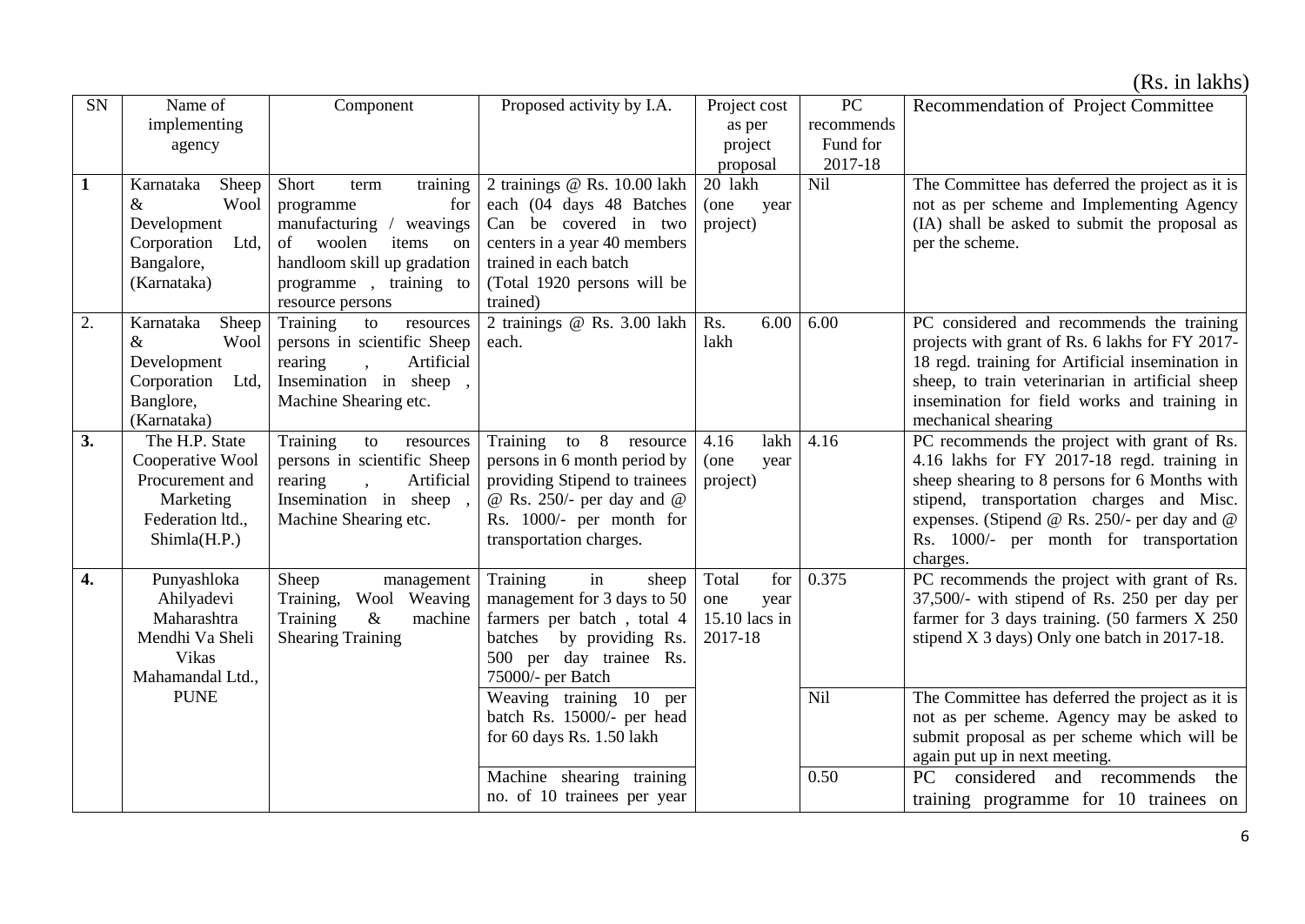|                |                                                                                      |                                                                                              | Stipend Rs. 5000/- for one<br>month                                                                                                |                      |            | sheep shearing machine with grant of Rs.<br>$50,000/$ -.                                                                                                                                                                                      |
|----------------|--------------------------------------------------------------------------------------|----------------------------------------------------------------------------------------------|------------------------------------------------------------------------------------------------------------------------------------|----------------------|------------|-----------------------------------------------------------------------------------------------------------------------------------------------------------------------------------------------------------------------------------------------|
|                |                                                                                      |                                                                                              | Outsourcing of technical<br>Manpower Rs. 30000/- per<br>month                                                                      |                      | Nil        | The Committee did not consider as it is not<br>covered under scheme.                                                                                                                                                                          |
|                |                                                                                      |                                                                                              | Development of training<br>materials,<br>publicity,<br>propaganda etc. Rs. 1.00<br>lakh per year                                   |                      | Nil        | The Committee did not consider as it is not<br>covered under scheme.                                                                                                                                                                          |
|                |                                                                                      |                                                                                              | Administrative charges (Rs.<br>$1.00$ Lakhs)                                                                                       |                      | <b>Nil</b> | The Committee has not considered the demand<br>of Administrative charges under the scheme.                                                                                                                                                    |
| 5              | Central Sheep &<br><b>Wool Research</b><br>Institute,<br>Avikanagar<br>(Jaipur       | Short term training course<br>woollen<br>products<br>in<br>manufacturing<br>and<br>designing | training<br>3<br>months<br>programme<br>for<br>women/artisans at CSWRI,<br>Avikangar<br>to<br>train<br>40<br>trainees in 4 batches | 12                   | 10         | considered and recommends the<br>PC<br>training programme as per prescribed<br>norms with grant of Rs. 10 lakhs under the<br>scheme to train 40 trainees.                                                                                     |
| 6              | $-DO -$                                                                              | Organizing Sheep & Wool<br>Fair/Mela<br>at<br>CSWRI,<br>Avikanagar                           | Provision<br>for<br>made<br>exhibition, publicity, prize<br>distribution, transportation<br>and refreshment for farmers            | 5.00                 | 5.00       | PC recommends the Sheep & Wool Fair/Mela<br>at CSWRI, Avikanagar with grant of Rs. 5<br>lakhs in 2017-18 as organized in previous<br>years.                                                                                                   |
| $\overline{7}$ | $-Do-$                                                                               | Training<br>Hand-on<br>on<br>Machine Shearing in carpet<br>wool breeds                       | Training to wool growers in<br>machine shearing at their<br>Region<br>Arid<br>Campus,<br>Bikaner (Raj.)                            | 14.70<br>(6 batches) | 2.45       | PC considered and recommends only one<br>batch of 25 farmers training with grant of<br>Rs. 2.45 lakhs on sheep shearing machines<br>to operate their shearing machines.                                                                       |
| $8\,$          | $-Do-$                                                                               | Nutrition of range managed<br>sheep for quality wool<br>production                           | Training in scientific feed<br>management for sheep                                                                                | 2.20                 | <b>Nil</b> | The Committee has deferred the project due to<br>paucity of funds under HRD scheme                                                                                                                                                            |
| 9              | Manager, Khadi<br>Mandir, Rani<br><b>Bazar Industrial</b><br>Area, Bikaner<br>(Raj.) | Swaccata – construction of<br>toilets at Khadi Mandir<br>campus, Bikaner                     | Construction of 3 toilets @<br>Rs. $30,000/-$ per unit – total<br>requirement of Rs. 90,000.                                       | 0.90                 | 0.90       | PC recommends three toilets with total<br>grant of Rs. 90,000/- for construction in<br>campus of Rani Bazar Industrial Area,<br>Bikaner. The CWDB has also hired some<br>space for running its own wool testing<br>laboratory at this campus. |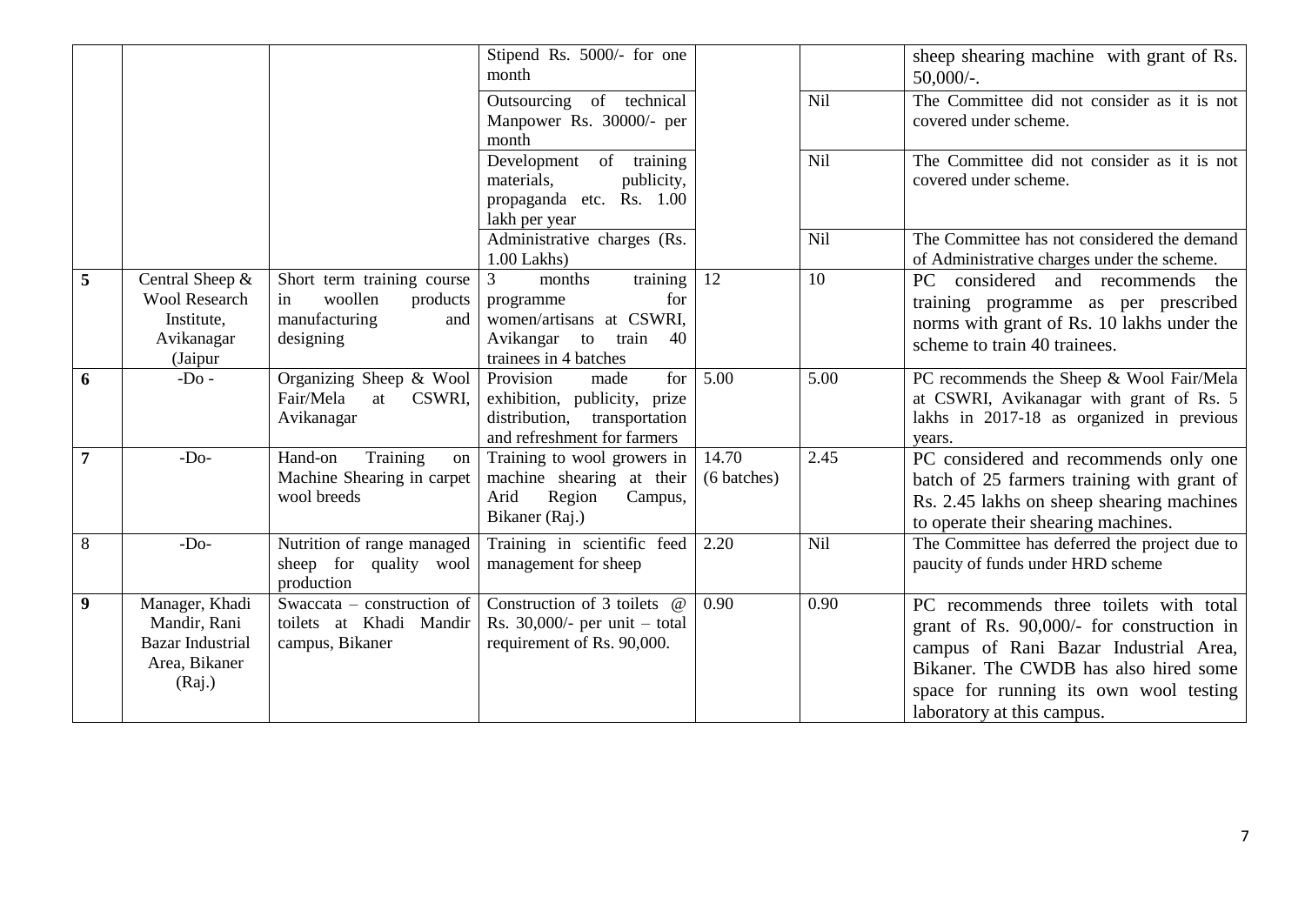| S.No | Name of     | Component     | Brief of activity proposed with location                        | Any deviation from | Total project    | Recommendation of        |
|------|-------------|---------------|-----------------------------------------------------------------|--------------------|------------------|--------------------------|
|      | Agency      |               |                                                                 | norms              | $cost$ (Rs. in   | <b>Project Committee</b> |
|      |             |               |                                                                 |                    | Lakhs)           |                          |
| 10   | J&K Sheep & | Training in   | Training of youth in sheep shearing and preliminary wool        | Proposed Amount    | 4.00             |                          |
|      | Sheep       | sheep         | grading                                                         | is high            |                  | Committee has<br>The     |
|      | Products    | shearing      |                                                                 |                    |                  | deferred the project     |
|      | Development | Training in   | Training of farmers in improvised management practices :        | Proposed Amount    | 4.00             | due to paucity of funds  |
|      | Board,      | sheep rearing | 100 @ Rs. 4000/-trainee                                         | is high            |                  | under HRD scheme.        |
|      | Nowsehra,   | Training in   | Training of staff in computer application and information       | Not covered under  | 4.00             |                          |
|      | Srinagar,   | Computer      | technology : $04$ (Rs. 1.00 lakh per trainee)                   | new IWDP           |                  |                          |
|      | Kashmir     |               |                                                                 | schemes            |                  |                          |
|      | (J&K)       | Organization  | cooperation/visit/conference/<br>International<br>collaboration | Not covered under  | 36.00 (Three     |                          |
|      |             | of seminars,  | needs and organizing seminar/workshop exhibition, survey,       | training component | year @ Rs.       |                          |
|      |             | workshop      | monitoring and evaluation<br>study,<br>purchase,<br>on          | of Scheme          | $12.00$ lakh $)$ |                          |
|      |             |               | reward/promotion programme for wool sector                      |                    |                  |                          |
|      |             |               | Awareness Programme on Swaccata clean wool processing           |                    | 6.00 (Three year |                          |
|      |             |               | and adoption of new technology                                  |                    | @ Rs. 2.00 lakh) |                          |

#### **B-ii : R&D & Seminar Projects under HRD Scheme**

|                           |              |               |                                    |               |           | (Rs. in lakhs)                                                 |
|---------------------------|--------------|---------------|------------------------------------|---------------|-----------|----------------------------------------------------------------|
| S.N                       | Name of      | Project Title | Brief of activity proposed with    | Proposed      | PC        | Recommendation of Project Committee                            |
|                           | Agency       |               | location                           | project cost  | recomme   |                                                                |
|                           |              |               |                                    |               | nds Fund  |                                                                |
|                           |              |               |                                    |               | for 2017- |                                                                |
|                           |              |               |                                    |               | 18        |                                                                |
| $\underline{\mathbf{11}}$ | Wool         | Development   | alternative use of<br>find<br>1.To | 59.215        | Deferred  | The Committee has deferred the project due to paucity of funds |
|                           | Research     | of composite  | Guard Hair of Pashmina fibers,     | (Duration 24) |           | under HRD scheme.                                              |
|                           | Association, | from Guard    | 2. explore the possibility of use  | Months)       |           |                                                                |
|                           | Thane        | Hair of       | of short & course Guard hair       |               |           |                                                                |
|                           | Maharashtra  | Pashmina      | fibers for value added<br>and      |               |           |                                                                |
|                           |              | Fibers        | technical products like composite  |               |           |                                                                |
|                           |              |               | 3. Explore the possibility of use  |               |           |                                                                |
|                           |              |               | of these fibers in technical       |               |           |                                                                |
|                           |              |               | textiles products in combination   |               |           |                                                                |
|                           |              |               | of the others course fibers and    |               |           |                                                                |
|                           |              |               | waste materials.                   |               |           |                                                                |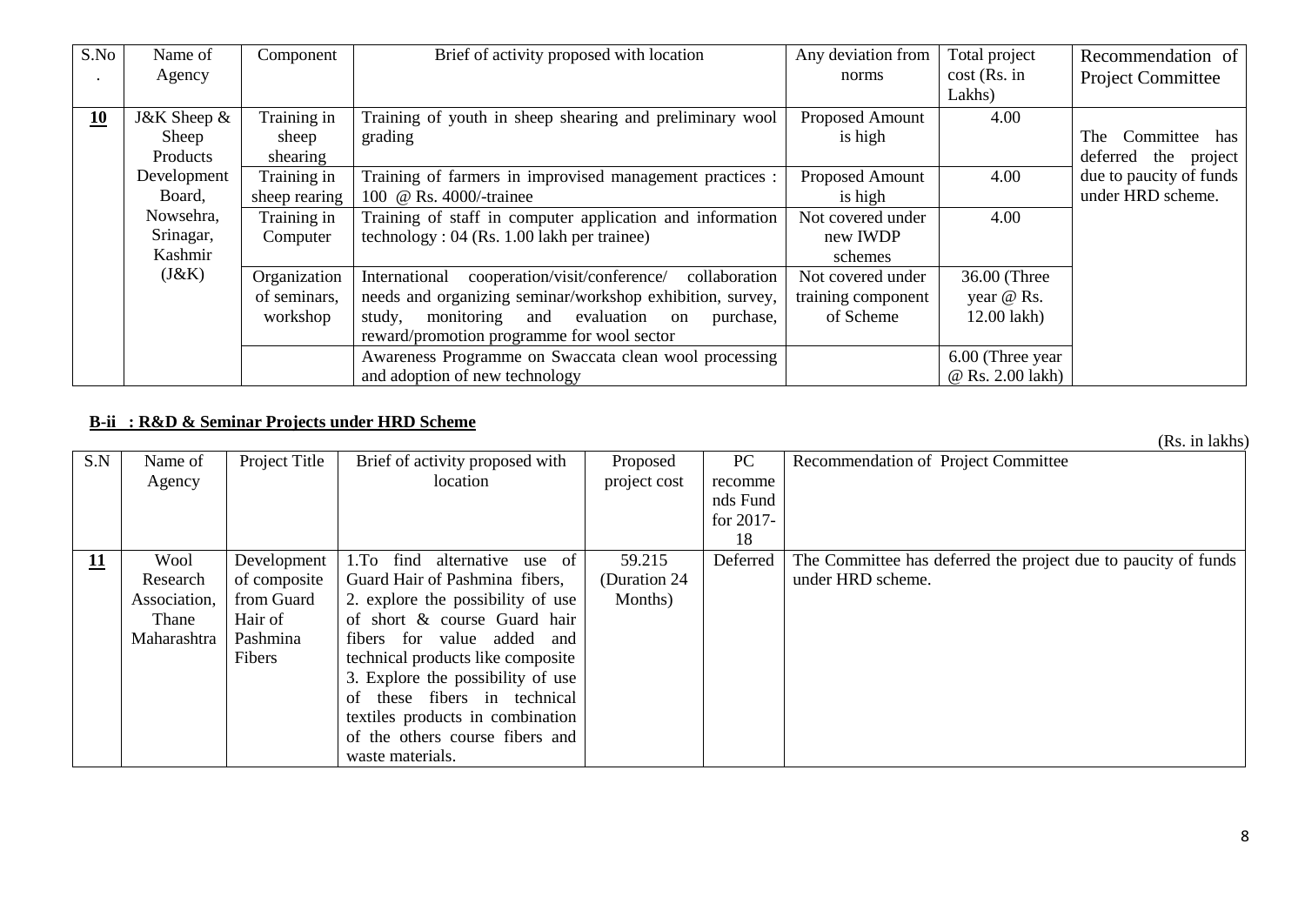| 12 | Wool         | Development     | 1. To explore the commercial             | 470.00       | 270      | PC recommends the project to Executive Committee, in               |
|----|--------------|-----------------|------------------------------------------|--------------|----------|--------------------------------------------------------------------|
|    | Research     | of Industrial   | products from the coarse Indian          | (Duration 24 |          | principle, with financial assistance of Rs. 270 lakhs in 2017-18.  |
|    | Association, | and Home        | Wool like Deccani wool.                  | Months)      |          | It was noticed that CWDB has earlier taken a decision not to       |
|    | Thane        | Furnishing      | 2 To explore the use of the              |              |          | give grant for administrative overheads and manpower cost          |
|    | Maharashtra  | Products        | Deceani wool fibers by using             |              |          | including project implementation fee.                              |
|    |              | from Coarse     | modern pinning technologies for          |              |          |                                                                    |
|    |              | Indian Wool     | yarn making along with the all           |              |          |                                                                    |
|    |              | Like Deccani    | possible blend with new fibers           |              |          | Since the project cost (470 lakhs) is above the allotted budget of |
|    |              | Wool            | for<br>industrial<br>and<br>home         |              |          | Rs. 400 lakhs under HRD scheme of CWDB, Executive                  |
|    |              |                 | application.                             |              |          | Committee may take appropriate decision in this regard.            |
|    |              |                 | 3. To Explore technology of felt         |              |          |                                                                    |
|    |              |                 | making from Deccani wool.                |              |          | Under Action Taken Note on Stakeholders meeting on the Wool        |
|    |              |                 | 4 To develop value added                 |              |          | Sector under chairpersonship of HMOT held on 10-01-2017, it        |
|    |              |                 | material like furnishing fabric,         |              |          | was decided to undertake R&D project for utilization/ value        |
|    |              |                 | back coating fabric, industrial          |              |          | addition of Deccani wool under IWDP of CWDB.                       |
|    |              |                 | fabric alog with cardboard,              |              |          |                                                                    |
|    |              |                 | packing material, decorative             |              |          |                                                                    |
|    |              |                 | material etc as well as to create        |              |          |                                                                    |
|    |              |                 | better value products, which in          |              |          |                                                                    |
|    |              |                 | turn would help the wool                 |              |          |                                                                    |
|    |              |                 | growers towards fetching better          |              |          |                                                                    |
|    |              |                 | value for wool                           |              |          |                                                                    |
|    |              |                 | Location -WRA                            |              |          |                                                                    |
| 13 | Wool         | Disseminatio    | developed<br>Dissemination<br>of         | 59.10        | Deferred | The Committee has deferred the project due to paucity of funds     |
|    | Research     | ns of WRA       | technology to the industry               | (One year)   |          | under HRD scheme.                                                  |
|    | Association, | developed       | through-                                 |              |          |                                                                    |
|    | Thane        | Colour          | 1To explore the color matching           |              |          |                                                                    |
|    | Maharashtra  | Matching        | services for small and medium            |              |          |                                                                    |
|    |              | Technology      | dye / process houses.                    |              |          |                                                                    |
|    |              | at Pilot Scale. | 2 To explore the color matching          |              |          |                                                                    |
|    |              |                 | services to woolen dyed fiber /          |              |          |                                                                    |
|    |              |                 | yarn/fabric<br>manufacturing             |              |          |                                                                    |
|    |              |                 |                                          |              |          |                                                                    |
|    |              |                 | industries.                              |              |          |                                                                    |
|    |              |                 | 3 To improve their dyeing                |              |          |                                                                    |
|    |              |                 | facility by predicting accurate          |              |          |                                                                    |
|    |              |                 | recipe<br>for<br>target<br><b>Shades</b> |              |          |                                                                    |
|    |              |                 | ultimately results in: - production      |              |          |                                                                    |
|    |              |                 | of quality of dyed products,             |              |          |                                                                    |
|    |              |                 | increase in export,<br>lesser            |              |          |                                                                    |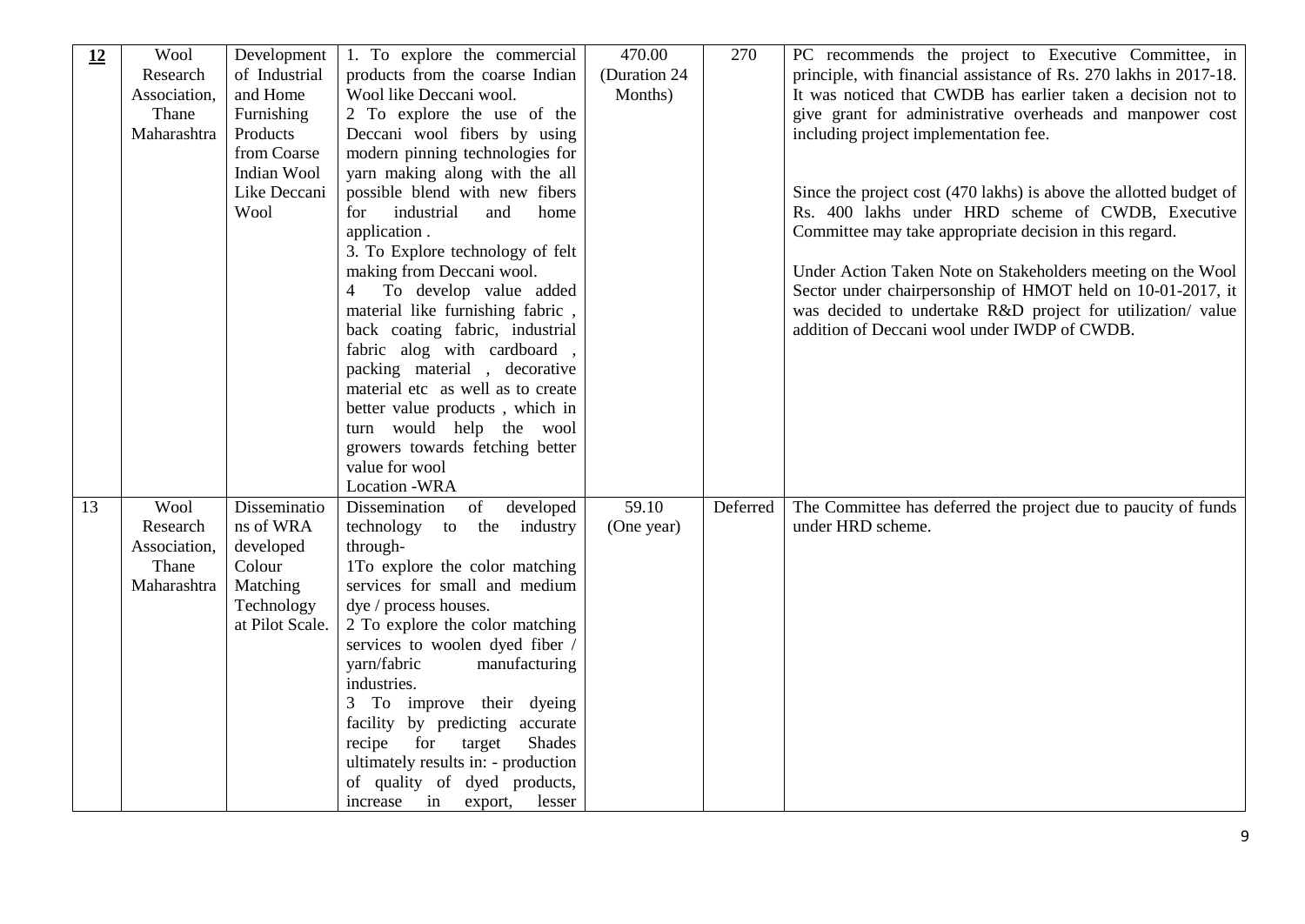|    |                                                                                                  |                                                                                                                                  | rejection of lots, and increase in<br>market share of small players.<br>Location:- WRA                                                                                                                                                                           |                      |               |                                                                                                                                                                                                                                                                    |
|----|--------------------------------------------------------------------------------------------------|----------------------------------------------------------------------------------------------------------------------------------|------------------------------------------------------------------------------------------------------------------------------------------------------------------------------------------------------------------------------------------------------------------|----------------------|---------------|--------------------------------------------------------------------------------------------------------------------------------------------------------------------------------------------------------------------------------------------------------------------|
| 14 | G.B. Pant<br>University<br>of<br>Agriculture<br>and<br>Technology,<br>Pantnaggar,<br>Uttarakhand | Scope<br>Augmentatio<br>n of<br>Domestic<br>Wool of<br>Uttarakhand<br>through value<br>addition and<br>product<br>divesification | • Survey to get information for<br>different wool in State<br>• Collection of samples their<br>testing, preparation of yarn<br>with blending<br>• Weaving of fabrics, treatment<br>and production of garments<br>from developed fabic<br>• Assess the acceptance | 36.10 for 3<br>years | Deferred      | The Committee has deferred the project due to paucity of funds<br>under HRD scheme.                                                                                                                                                                                |
| 15 | G.B. Pant<br>University<br>of<br>Agriculture<br>and<br>Technology,<br>Pantnaggar,<br>Uttarakhand | National<br>Seminar<br>(Proposal of<br>College of<br>Home<br>Science,<br>Clothing and<br>Textiles of<br>Univ.)                   | National Seminar on Trends and<br>advances in Wool and specialty<br>hairs from 11 January, 2018 to 12<br>January, 2018 (2 days)                                                                                                                                  | 7.70 lakh            | 2.00<br>Lakhs | The PC recommends project with financial assistance of Rs. 2<br>lakhs for proposed seminar in FY 2017-18. A consent letter<br>from the University shall be obtained before the Executive<br>Committee meeting against financial assistance of only Rs. 2<br>lakhs. |

As above total **Rs. 301.38 lakhs** recommends by Project Committee under HRD & Promotional Activity during FY 2017-18 including Rs. 270 lakhs for R&D to WRA for Deccani wool.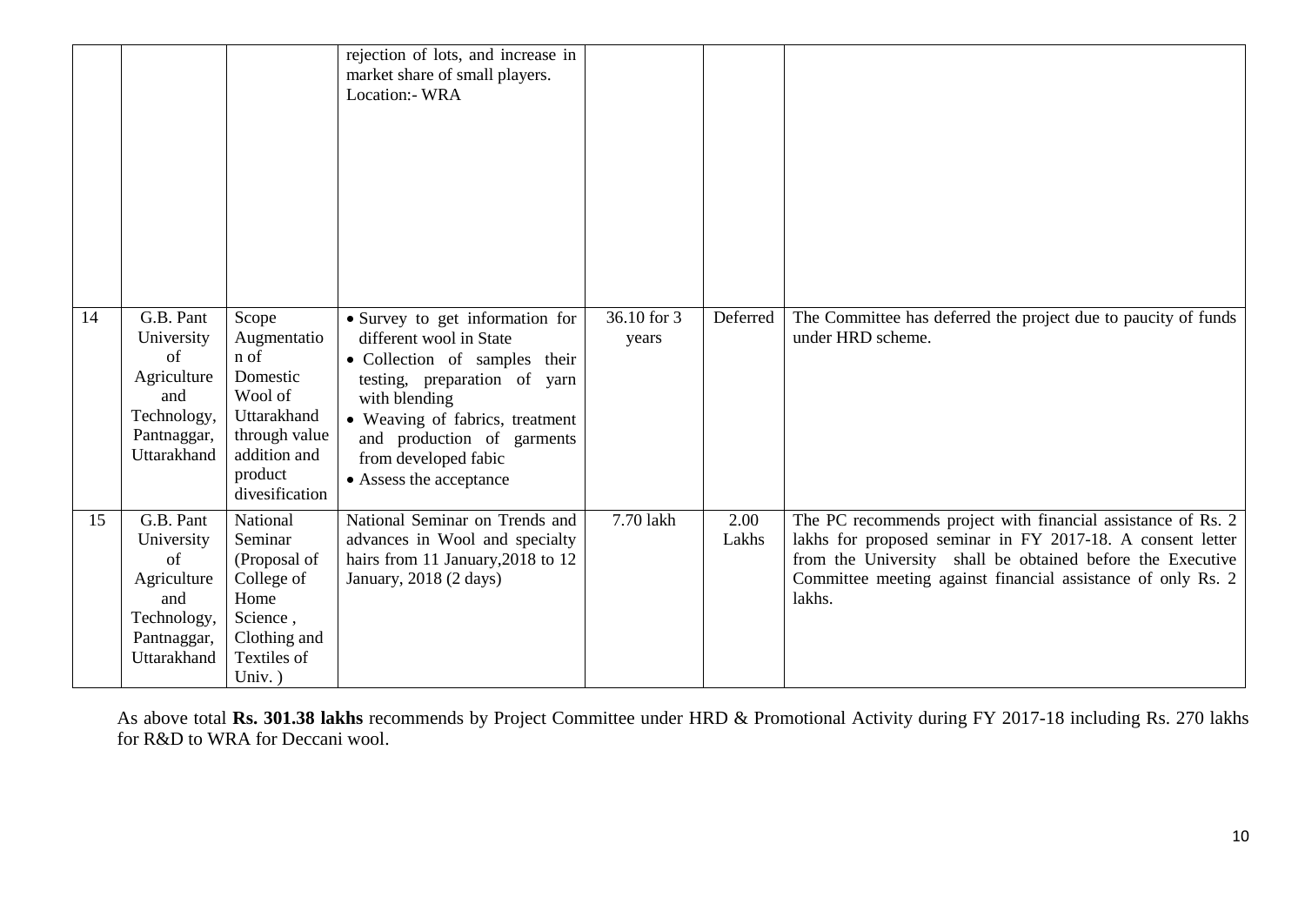|  |  | (Rs. in lakhs) |
|--|--|----------------|
|--|--|----------------|

| S.N | Name of              | Component                   | Brief of activity proposed    | Total project  | PC          | Recommendation of Project Committee                |
|-----|----------------------|-----------------------------|-------------------------------|----------------|-------------|----------------------------------------------------|
|     | Agency               |                             | with location                 | cost           | recommends  |                                                    |
|     |                      |                             |                               |                | Fund for    |                                                    |
|     |                      |                             |                               |                | 2017-18     |                                                    |
|     | <b>J&amp;K</b> Sheep | CFC for wool processing     | <b>Establishment of Wool</b>  | 100.00 Lakhs   | Nil         |                                                    |
|     | $&$ Sheep            |                             | Scouring Plant with Dryer     | (Three year)   |             | The Project Committee defers the proposals and     |
|     | Products             |                             | facility Proposed location of | project in the |             | initially considered proposals from J. & K. State  |
|     | Development          |                             | the plant at Nowshera,        | year 2017-18   |             | under only Pashmina Promotion Programme (P-3).     |
|     | Board,               |                             | Srinagar, Kashmir             | to 2019-20)    |             |                                                    |
|     | Nowsera,             | Assistance for shearing     | 40 Forty Shearing machines    | 120.00 Lakhs   | Nil         |                                                    |
|     | Srinagar-            | machine                     | with portable generator to    |                |             |                                                    |
|     | 190011,              |                             | cover at least all seasonal   |                |             |                                                    |
|     | Kashmir              |                             | procurement centers.          |                |             |                                                    |
|     | (J&K)                | Financial support for       | $1st$ year Rs. 10.00 Lakhs    | 20.00 lakhs    | Nil         |                                                    |
|     |                      | distribution of small tools | $2nd$ year Rs. 5.00 lakhs     |                |             |                                                    |
|     |                      | for manufacturing of        | $3rd$ Year Rs. 5.00 lakhs     |                |             |                                                    |
|     |                      | woolen items (Knitting      |                               |                |             |                                                    |
|     |                      | machines, spinning          |                               |                |             |                                                    |
|     |                      | charkhas etc. to needy      |                               |                |             |                                                    |
|     |                      | persons)                    |                               |                |             |                                                    |
| 2.  | The H.P.             | Financial assistance for    | Procurement of spare parts    | 48.00 lakhs    | Nil         | PC defers the proposal and may consider further in |
|     | <b>State</b>         | sheep shearing machines     | of sheep shearing machine at  |                |             | PC meeting. Financial assistance may be provided,  |
|     | Cooperative          |                             | Palampur                      |                |             | If found suitable<br>and applicable, developed     |
|     | Wool                 |                             | 16 units of sheep shearing    |                |             | indigenous combs and cutters and other parts of    |
|     | Procurement          |                             | accessories in the year 2017- |                |             | shearing machines by IIT, Delhi                    |
|     | and                  |                             | 18 @ 3.00 lakh & 16 units     |                |             |                                                    |
|     | Marketing            |                             | Rs. 48.00 Lakh                |                |             |                                                    |
|     | Federation           | <b>Establishment Common</b> | Repairing of old scouring     | 15.00 lakhs    | <b>Nil</b>  | PC not considered and recommend as grant can be    |
|     | Limited,             | Facility Centers (CFC's)    | plant at Palampur             |                |             | provided only for new machines under the Scheme.   |
|     | Shimla (H.P.)        | support for the             |                               |                |             |                                                    |
|     |                      | modification of existing    |                               |                |             |                                                    |
|     |                      | wool processing             |                               |                |             |                                                    |
|     |                      | Bale press machine          | Procurement of one bale       | 20.00 lakhs    | 20.00 lakhs | Project Committee recommends the cost of only      |
|     |                      |                             | press machine at Palampur     |                |             | machinery part for one bale press machine upto Rs. |
|     |                      |                             |                               |                |             | 20 lakhs.                                          |
| 3.  | Karnataka            | <b>Establishment Common</b> | 3 Centre @ Rs. 100.00 Lakh    | 300.00 lakhs   | Nil         | The Project Committee deferred the proposal.       |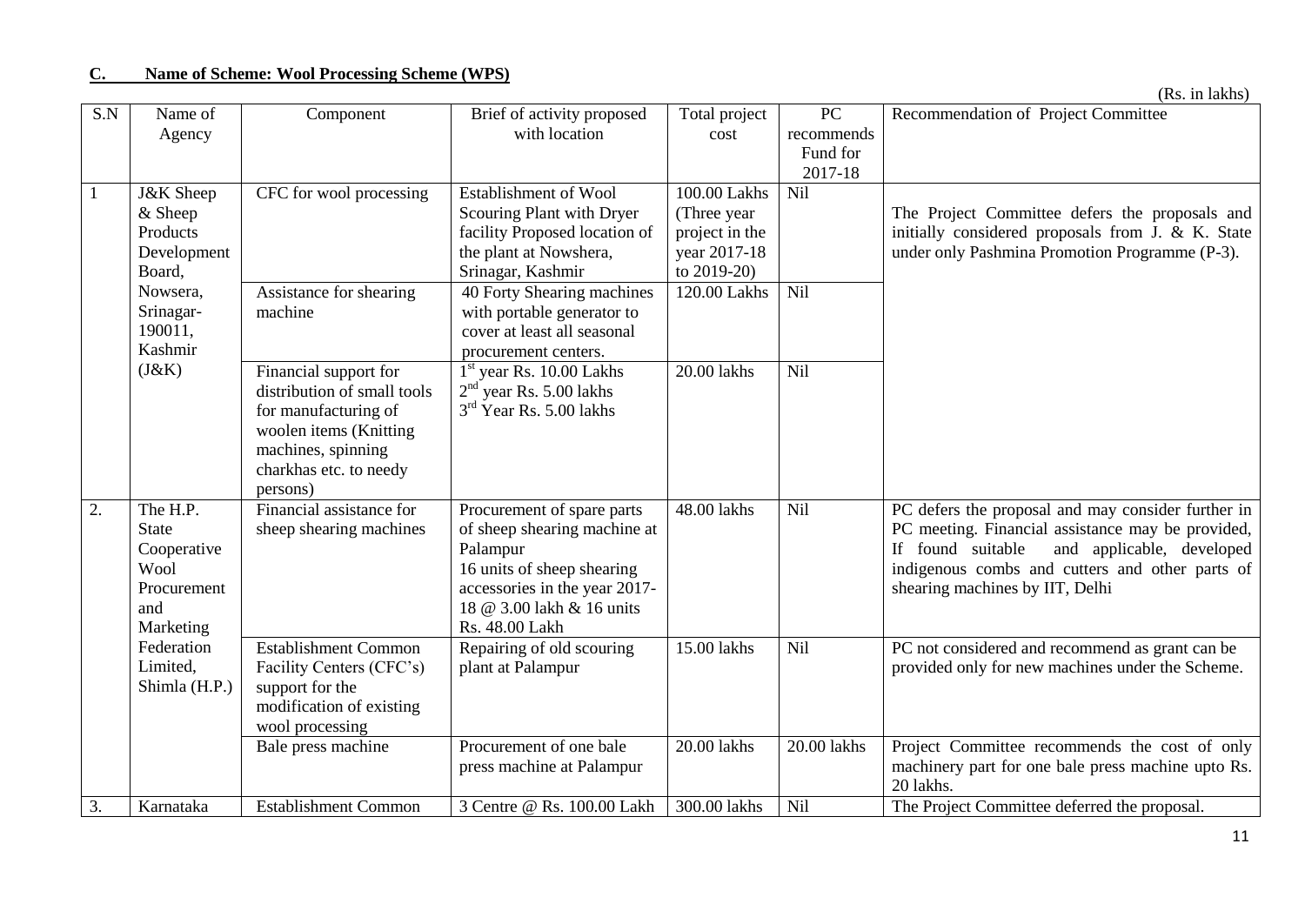| Sheep and<br>Wool<br>Development<br>corporation<br>Ltd.,<br>Banglore | Facility Centers (CFC's)<br>for wool processing<br>machines for carbonizing,<br>scoring, carding, spinning,<br>dyeing, knitting, felt<br>manufacturing woolen etc. | each (maximum)                                                |              |             |                                                                                                                                                                 |
|----------------------------------------------------------------------|--------------------------------------------------------------------------------------------------------------------------------------------------------------------|---------------------------------------------------------------|--------------|-------------|-----------------------------------------------------------------------------------------------------------------------------------------------------------------|
|                                                                      | Financial assistance for<br>sheep shearing machines                                                                                                                | 50 sheep shearing machines<br>$\omega$ Rs. 3.00 lakh/machine) | 150.00 lakhs | 30.00 lakhs | PC recommends the proposal for only 10 sheep<br>shearing machines with necessary accessories with<br>grant upto Rs. 30 lakhs (i.e. @ Rs. 3 lakh per<br>machine) |
|                                                                      | Financial support for<br>distribution of small tools<br>for manufacturing of<br>woolen items spinning<br>Charkhas to needy persons                                 | 25 no. @ Rs. 20000/-                                          | 5.00 Lakhs   | Nil         | The Project Committee has not recommended<br>financial assistance.                                                                                              |

As above total **Rs. 50 lakhs** recommends by Project Committee under Wool Processing Scheme for FY 2017-18.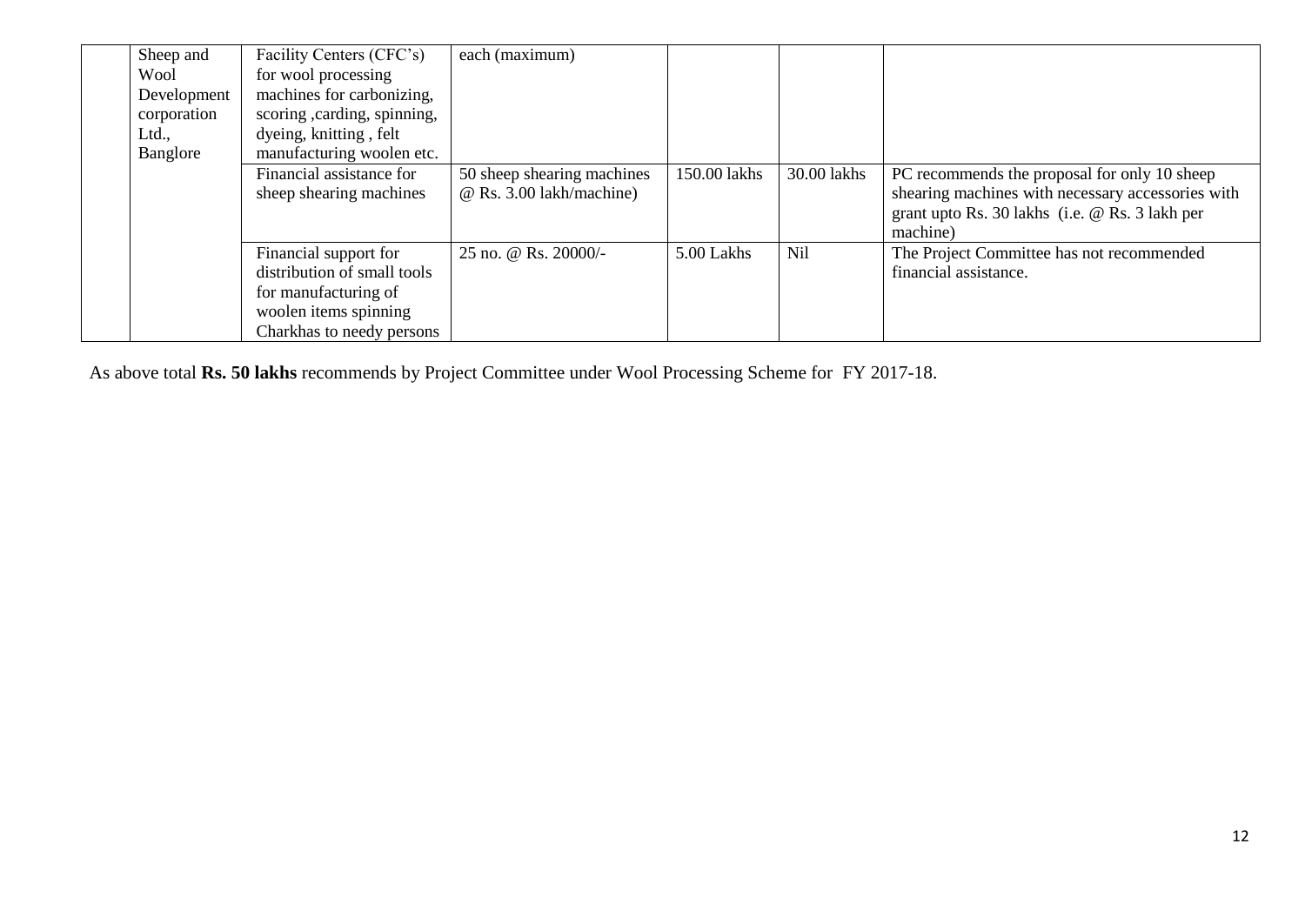# **D. PASHMINA PROMOTION PROGRAMME (P-3) UNDER RECONSTRUCTION PLAN FOR J. & K. STATE**

I. Name of Implementing Agency- Ladakh Autonomous Hill Development Council (LAHDC), Leh (P-3 Scheme)

(Rs. in lakhs)

| S.<br>N | <b>Component</b>                                                       | Sub-<br>component                                  |             | <b>Financial allocation proposed</b> |                    |              | Methodology and executing agency                                                                                                                                                                                                                                                                                                                                                                                                                                                                                                                                                                  | Project area/Site/<br><b>Beneficiary</b>                                                                                                         | Recommendation<br>of                                                                                                                                                                                                                        |
|---------|------------------------------------------------------------------------|----------------------------------------------------|-------------|--------------------------------------|--------------------|--------------|---------------------------------------------------------------------------------------------------------------------------------------------------------------------------------------------------------------------------------------------------------------------------------------------------------------------------------------------------------------------------------------------------------------------------------------------------------------------------------------------------------------------------------------------------------------------------------------------------|--------------------------------------------------------------------------------------------------------------------------------------------------|---------------------------------------------------------------------------------------------------------------------------------------------------------------------------------------------------------------------------------------------|
|         |                                                                        |                                                    | 2017<br>-18 | 2018-<br>19                          | 2019-<br><b>20</b> | <b>Total</b> |                                                                                                                                                                                                                                                                                                                                                                                                                                                                                                                                                                                                   |                                                                                                                                                  | <b>Project Committee</b>                                                                                                                                                                                                                    |
|         | <b>Improving</b><br><b>Nutritional</b><br>status of<br>Changra<br>Goat | Developme<br>nt of $2$<br>community<br>fodder land | 25          | 62.50                                | 62.50              | 50           | 2 barren community land of 10 hectares<br>each shall be developed as fodder land<br>phase wise in the next 3 years which will<br>produces fodder for use of the private<br>flocks during lean winter months as well as<br>during natural calamity Community land<br>and pasture land at strategic sites will be<br>selected with the involvement of public<br>representatives. The work will include<br>fencing, erection of farm shed, land<br>development, creation of irrigation facility<br>and cultivation of fodder grasses.<br><b>Executing agency: Sheep Husbandry</b><br>Department, Leh | Preliminary<br>identification of 2<br>community land of<br>10 hectares at Tirith,<br>Nubra and Nidder,<br>Nyoma has already<br>been carried out. | Project<br>Committee<br>recommends the project with<br>grant of Rs. 25 lakhs in FY<br>2017-18.<br>Agency shall submit details<br><b>CWDB</b><br>for<br>each<br>to<br>community<br>land to<br>be<br>this<br>developed<br>under<br>component. |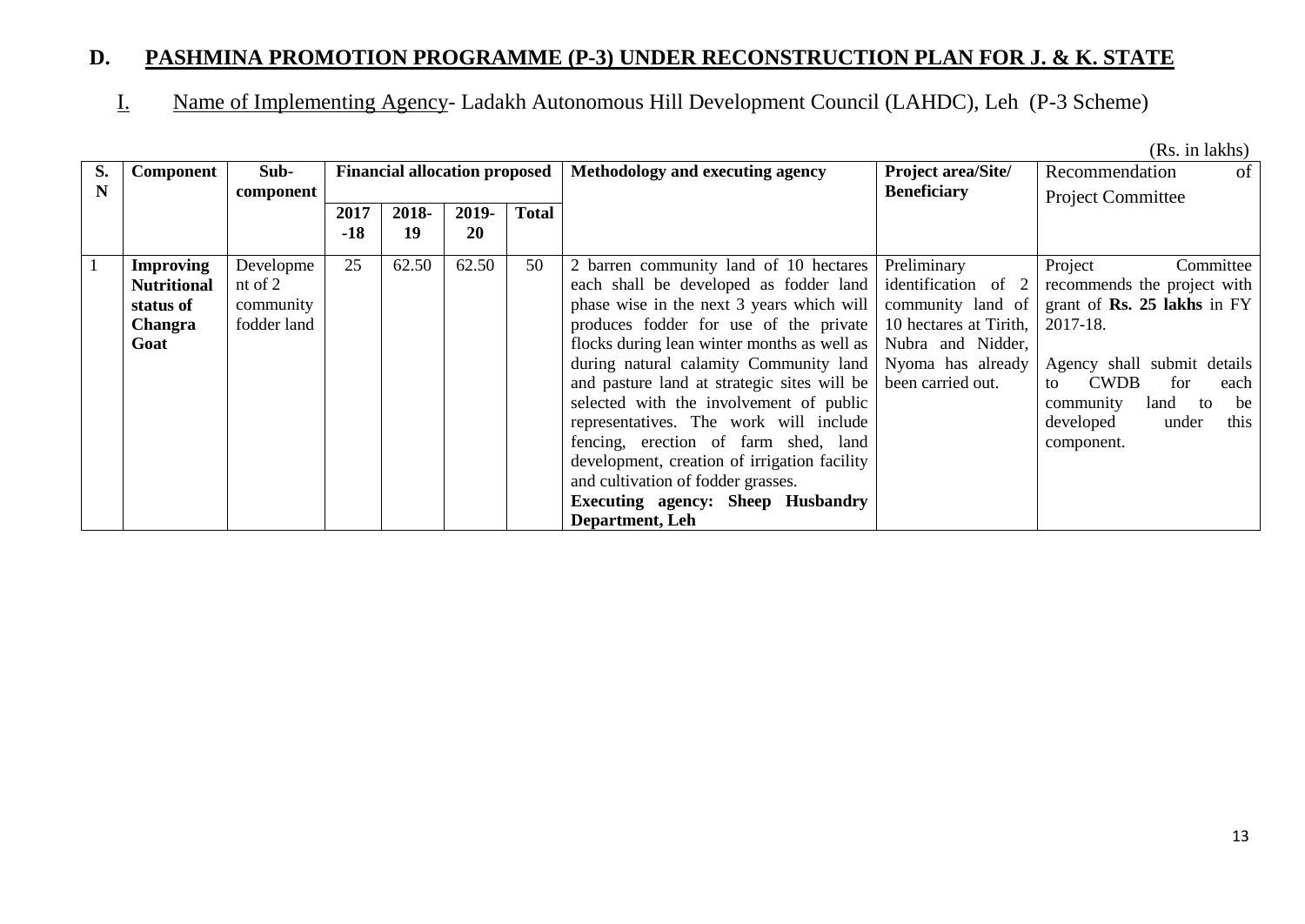| Developme<br>nt of 1<br>Department<br>al fodder<br>land                           | 50 | 50  | 50 | 150 | 1 departmental fodder land at Stakna will<br>be taken up for development.<br>Solar power pumps will be installed and<br>irrigation facility will be created to cover<br>30 hectare of barren land.<br>Hay shed and guard room along with<br>reservoir will be constructed by PWD, Leh<br>or REW, Leh<br>Land development will be executed by<br>Sheep Husbandry Department; Leh Tender<br>will be floated for procurement for<br>procurement of Solar power pumps and<br>accessories.<br><b>Executing agency: REW,</b><br>Leh/PWD, Leh,<br><b>Sheep Husbandry Department,</b><br>Leh | 30<br>hectares<br>barrenland<br>at<br>fodder<br>Intensive<br>Stakna<br>has<br>farm,<br>already<br>been<br>identified<br>for<br>development<br>under<br>the programme | Project<br>Committee<br>recommends the project with<br>grant of <b>Rs. 50 lakhs</b> in FY<br>2017-18.<br>Agency shall submit details<br>for departmental land to be<br>developed to CWDB under<br>this component. |
|-----------------------------------------------------------------------------------|----|-----|----|-----|--------------------------------------------------------------------------------------------------------------------------------------------------------------------------------------------------------------------------------------------------------------------------------------------------------------------------------------------------------------------------------------------------------------------------------------------------------------------------------------------------------------------------------------------------------------------------------------|----------------------------------------------------------------------------------------------------------------------------------------------------------------------|-------------------------------------------------------------------------------------------------------------------------------------------------------------------------------------------------------------------|
| Creation of<br>a feed<br>pelleting/<br>UMMB/<br>fodder<br>block<br>making<br>unit | 60 | 183 | 50 | 293 | To promote unconventional feed,<br>concentrate composed of locally available<br>feed, 1 unit will be established during the<br>project period. Land suitable for the unit<br>already stands identified.<br><b>Executing agency:</b><br>For Worksheet/building-REW,<br>$\bullet$<br>Leh/PWD, Leh<br>DSHO shall obtain permission<br>from DC/CEO LAHDC for<br>procurement of 2 trucks required<br>for transportation of raw material.<br>Sheep Husbandry Department,<br>Leh for installation of the feed<br>pelleting machinery through open<br>tender.                                | suitable<br>Land<br>for<br>creation of the unit<br>already<br>has<br>identified<br>at<br>Pashmina<br>Goat<br>Farm, Upshi                                             | Project<br>Committee<br>recommends the project with<br>grant of Rs. 60 lakhs in FY<br>2017-18.<br>Agency shall submit details<br>scheme/guidelines<br>per<br>as<br>under this component<br>to<br><b>CWDB</b>      |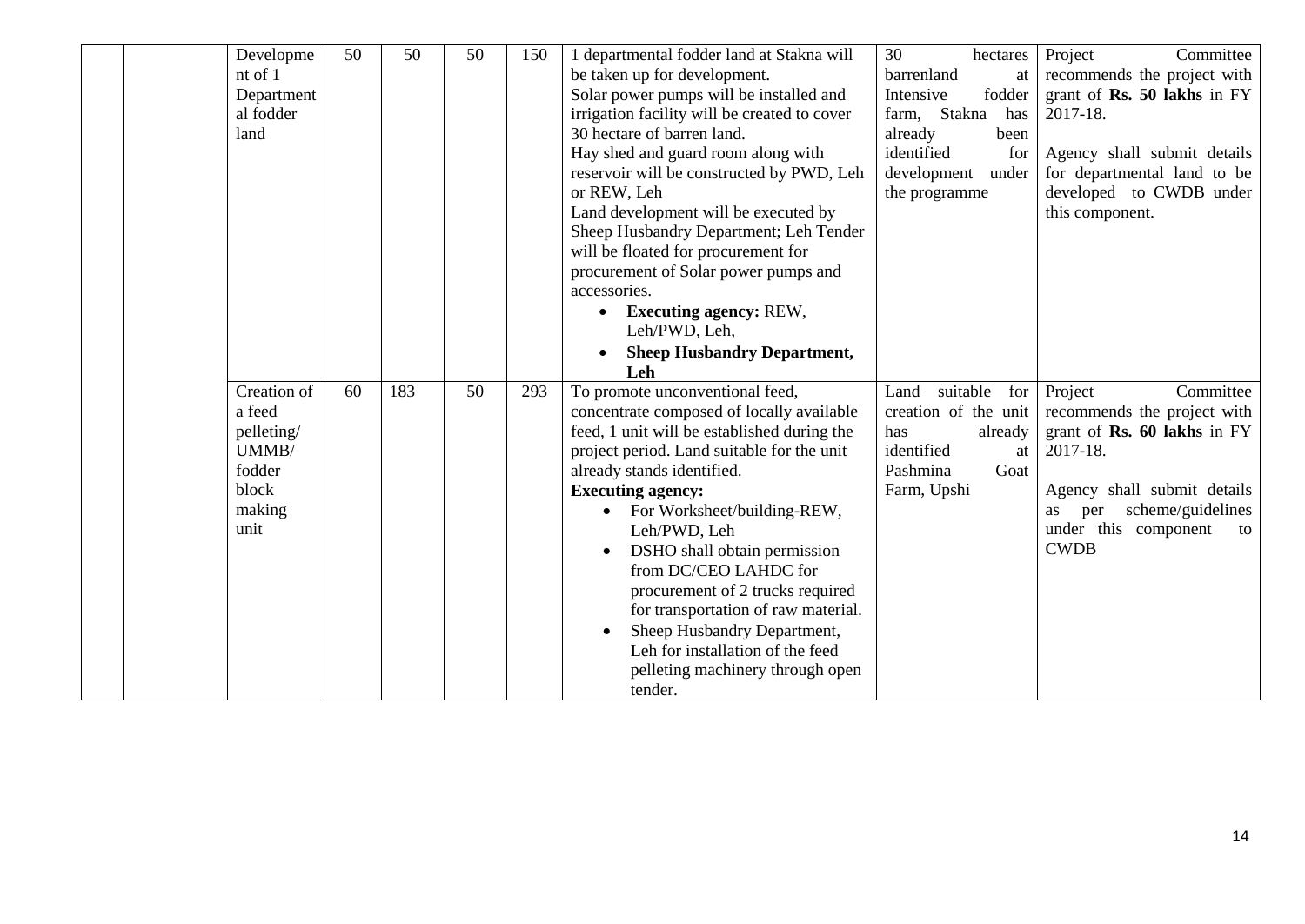| <b>Socio</b>     | 80Construc  | 30  | 75   | 75   | 180 | Shelter shed with guard rooms of approved<br>Major<br>livestock |                        | Committee<br>Project           |
|------------------|-------------|-----|------|------|-----|-----------------------------------------------------------------|------------------------|--------------------------------|
| economic         | tion of     |     |      |      |     | design and dimension will be constructed                        | rearing communities    | recommends the project with    |
| upliftment       | shelter     |     |      |      |     | at winter migratory sites by the                                | of Hanle,<br>Rongo,    | grant of Rs. 30 lakhs in FY    |
| of               | shed with   |     |      |      |     | community/beneficiary themselves and the<br>Korzok,<br>Sumdo,   |                        | 2017-18.                       |
| <b>Livestock</b> | guard       |     |      |      |     | funds will be directly transferred into the                     | Chushul,<br>Kargiam    |                                |
| rearers          | rooms       |     |      |      |     | beneficiaries account once construction is                      | will<br>etc.<br>be     | Agency shall submit details    |
|                  |             |     |      |      |     | verified by the departmental committee.                         | shortlisted to receive | scheme/guidelines<br>as<br>per |
|                  |             |     |      |      |     | Sub divisional administration and local                         | benefits under this    | under this component<br>to     |
|                  |             |     |      |      |     | public representive will be coopted in to                       | component              | <b>CWDB</b>                    |
|                  |             |     |      |      |     | the committee.                                                  |                        |                                |
|                  |             |     |      |      |     | <b>Executing agency:</b>                                        |                        |                                |
|                  |             |     |      |      |     | The communities/household                                       |                        |                                |
|                  |             |     |      |      |     | themselves through inputs                                       |                        |                                |
|                  |             |     |      |      |     | provided by Sheep Husbandry                                     |                        |                                |
|                  |             |     |      |      |     | Department, Leh                                                 |                        |                                |
|                  | 600         | 150 | 0.00 | 0.00 | 150 | Nomadic camping tents with solar torches                        | The<br>programme       | Project<br>Committee           |
|                  | Provision   |     |      |      |     | will be provided beneficiaries under the                        | will be implemented    | recommends the project with    |
|                  | of portable |     |      |      |     | scheme to facilitate the migration of                           | all livestock<br>in    | grant of Rs. 150 lakhs in FY   |
|                  | camping     |     |      |      |     | nomadic household.                                              | rearing communities    | 2017-18.                       |
|                  | tents and   |     |      |      |     | Local public representatives, Councilors of                     | who migrate along      |                                |
|                  | other       |     |      |      |     | LAHDC, Leh will assist the department in                        | with their livestock.  | Agency shall submit details    |
|                  | incentives  |     |      |      |     | selection and short listing of beneficiary                      |                        | scheme/guidelines<br>as<br>per |
|                  |             |     |      |      |     | household. Tents and Solar torches will be                      |                        | under this component<br>to     |
|                  |             |     |      |      |     | procured through open tender or DGS&D                           |                        | <b>CWDB</b>                    |
|                  |             |     |      |      |     | approved rate or supplier.                                      |                        |                                |
|                  |             |     |      |      |     | <b>Executing agency:</b>                                        |                        |                                |
|                  |             |     |      |      |     | Sheep Husbandry Department, Leh                                 |                        |                                |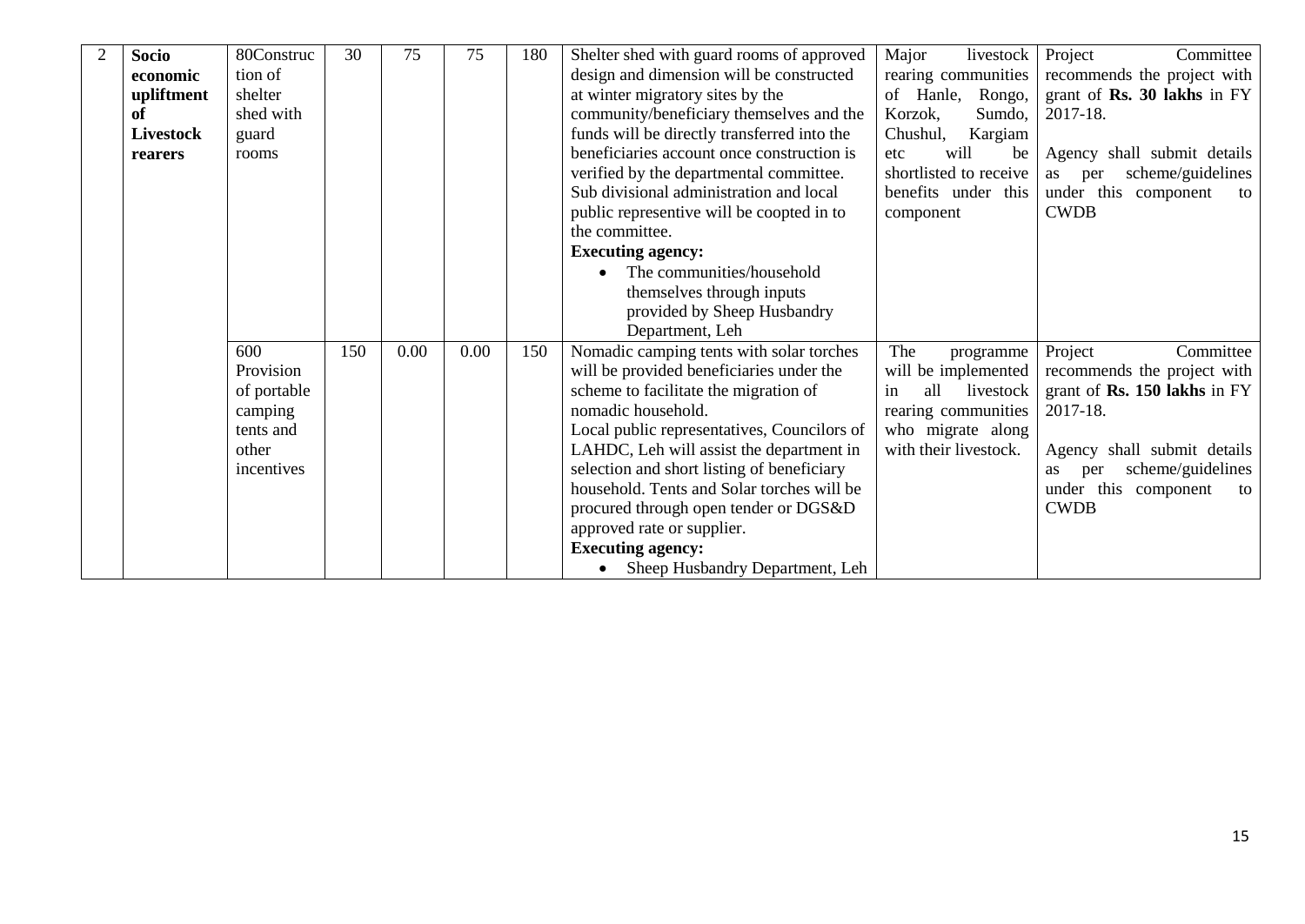|   |                                                                                                                       | 75<br>Provision<br>of predator<br>proof<br>corral with<br>predator<br>warning<br>LED light                                         | 30.00 | 45.00 | 0.00  | 75  | Mortared stone or mud brick wall of 6 feet<br>height will be built by the beneficiary<br>themselves. Chainlink mesh of 15x15 feet<br>along with supporting steel rods and<br>wooden doors will be provided under the<br>programme.<br>Chainlink will be procured from SICOP,<br>Leh or other Govt approved supplier;<br>Wooden door will be procured from<br>supplier shortlisted through quotation or<br>tender.<br><b>Executing agency:</b><br>Sheep Husbandry Department, Leh | Wild conflict zone<br>in sheep/goat rearing<br>will<br>zones<br>be<br>identified<br>in<br>all<br>block in association<br>with<br>Wildlife<br>Department, Leh                                                                           | Project<br>Committee<br>recommends the project with<br>grant of Rs. 30 lakhs in FY<br>2017-18.<br>Agency shall submit details<br>scheme/guidelines<br>as per<br>under this component<br>to<br><b>CWDB</b>                                                                                                   |
|---|-----------------------------------------------------------------------------------------------------------------------|------------------------------------------------------------------------------------------------------------------------------------|-------|-------|-------|-----|----------------------------------------------------------------------------------------------------------------------------------------------------------------------------------------------------------------------------------------------------------------------------------------------------------------------------------------------------------------------------------------------------------------------------------------------------------------------------------|----------------------------------------------------------------------------------------------------------------------------------------------------------------------------------------------------------------------------------------|-------------------------------------------------------------------------------------------------------------------------------------------------------------------------------------------------------------------------------------------------------------------------------------------------------------|
| 3 | Strengtheni<br>ng of<br><b>Veterinary</b><br>healthcare<br>delivery<br>system at<br><b>Village/Dist</b><br>rict Level | Constructio<br>n of 2<br>Sheep<br>Extension<br>Centre and<br>upgradatio<br>$n$ of 5<br>existing<br>centre.                         | 40.00 | 0.00  | 20.00 | 60  | <b>Executing agency:</b><br>PWD, Leh for construction of 2<br>$\bullet$<br><b>Sheep Extension Centres</b><br>REW, Leh for repair of existing<br>centres                                                                                                                                                                                                                                                                                                                          | Man Merak village<br>in Durbuk Block and<br>Village in<br>Hanu<br>Khaltsi block has<br>been proposed for<br>construction of SEC.<br>Existing centres of<br>Korzok,<br>Tsaga,<br>Chushul,<br>Kargaim<br>and Hunder will be<br>upgraded. | Project<br>committee<br>recommends the project with<br>construction of 1<br>sheep<br>Extension Center @ Rs. 35<br>lakh each and up-gradation of<br>1 existing centers @ 5 Lakh<br>each. PC recommends Rs. 40<br>lakhs in current FY 2017-18.<br>Agency will give the name of<br>places under this component |
|   |                                                                                                                       | Creation of<br>3 vaccine<br>storage and<br>handling<br>centre and<br>procureme<br>nt of 2<br>vaccine<br>vans @ Rs.<br>$12.5$ lacs) | 25.00 | 50.00 | 25.00 | 100 | 3 vaccine cold chain management systems<br>shall be installed. 60 Insulated Containers<br>for further distribution will also be<br>procured.<br>Solar panels, batteries with inverter will be<br>procured under the programme and<br>installed at major vaccine distribution sites.<br>All equipments will be procured through<br>open tender<br><b>Executing agency:</b><br>Sheep Husbandry Department, Leh                                                                     | Leh, Nyoma<br>and<br>Durbuk blocks is<br>proposed to have a<br>vaccine<br>handling<br>centre.                                                                                                                                          | Project<br>Committee<br>recommends the project for<br>creation of 1 Vaccine storage<br>and handling centers @ Rs.<br>25 Lakhs in 2017-18.<br>Agency will give detail of<br>place under the component                                                                                                        |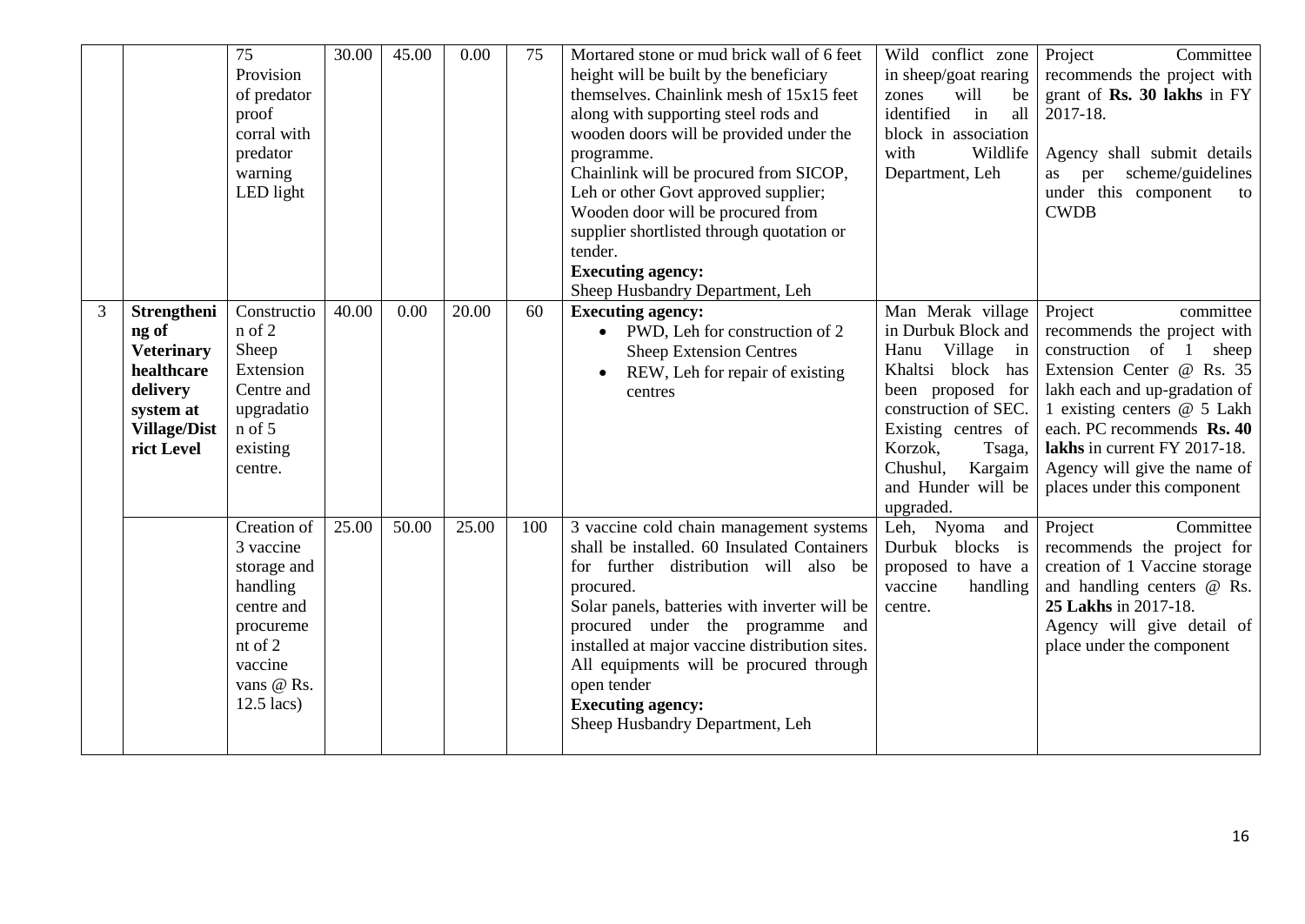| $\overline{4}$ | <b>Breed</b><br>improveme<br>nt<br>(Selective<br>breeding<br>and result<br>based study<br>of Changra<br>goat)                 | <b>Breed</b><br>improveme<br>nt<br>(Selective<br>breeding<br>and result<br>based study<br>of Changra<br>goat) | 30.00 | 16.00 | 30.00 | 76  | Superior Bucks will be purchased from<br>outside to improve breed performance,<br>Selection pressure with respect to<br>pashmina yield will be applied to the flock<br>maintained. Animals thus raised will be<br>distributed in target area for breed<br>improvement. Study will be carried on 4<br>important productive traits and small<br>ruminant clinic will be established at the<br>farm to support the study.<br><b>Executing agency: DSHO, Leh</b> | Pashmina<br>Goat<br>Farm, Upshi will be<br>made the nucleus of<br>breed improvement<br>programme.                                                                                                                                                                                                                                                             | Project<br>committee<br>recommends the project to be<br>implemented at Upshi Farm<br>with grant of Rs. 30 lakhs in<br>FY 2017-18.<br>Agency shall submit details<br>per scheme/guidelines<br>as -<br>under this component<br>to<br><b>CWDB</b>                                                                                                                                                                                                                     |
|----------------|-------------------------------------------------------------------------------------------------------------------------------|---------------------------------------------------------------------------------------------------------------|-------|-------|-------|-----|--------------------------------------------------------------------------------------------------------------------------------------------------------------------------------------------------------------------------------------------------------------------------------------------------------------------------------------------------------------------------------------------------------------------------------------------------------------|---------------------------------------------------------------------------------------------------------------------------------------------------------------------------------------------------------------------------------------------------------------------------------------------------------------------------------------------------------------|--------------------------------------------------------------------------------------------------------------------------------------------------------------------------------------------------------------------------------------------------------------------------------------------------------------------------------------------------------------------------------------------------------------------------------------------------------------------|
| 5              | <b>Establishin</b><br>g Pashmina<br><b>Goat units</b><br>in identified<br>nontraditio<br>nal areas to<br>identified<br>family | 1000 mini<br>pashmina<br>farm units                                                                           | 90.00 | 55.00 | 55.00 | 200 | Minifarms comprising of 19 does and 1<br>buck will be purchased from private<br>breeders and provided to marginal farmer<br>in Nubra and Khaltsi block. Livestock will<br>be purchase by standing livestock purchase<br>committee of the department at approved<br>rate.<br><b>Executing agency:</b><br>Sheep Husbandry Department, Leh                                                                                                                      | Beneficiaries will be<br>identified<br>through<br>local<br>public<br>representative<br>and<br>routed<br>through<br>Sheep<br>Extension<br>Digger-<br>centres.<br>Tangyar,<br>bogdang,<br>Turtuk,<br>Panamik<br>villages of Nubra<br>block, Hanu, Wanla,<br>Lingshed,<br>Kanji<br>villages of Khaltsi<br>block is proposed to<br>be<br>targeted<br>communities. | In the DPR submitted by<br>State Govt. SKUST, Srinagar<br>is proposed as lead center and<br>Animal & Sheep Husbandry<br>Dept. J&K will be the nodal<br>agency but it is proposed by<br>LAHDC, Leh to implement<br>the component.<br>However Project Committee<br>recommends the project to be<br>implemented by LAHDC,<br>Leh with grant of Rs. 90<br>lakhs in FY 2017-18 for<br>Purchase of animals, Shelter,<br>Equipment & Travel with no.<br>of 60 mini farms. |
| 6              | Design,<br><b>Skill and</b><br>Capacity<br>upgradatio<br>$\mathbf n$                                                          | Workshops<br>on capacity<br>building.<br>i.e. 10<br>workshops<br>with 50<br>participants<br>per batch         | 2.50  | 2.50  | 0.00  | 5   | Training will focus on Pashmina spinning,<br>weaving and knitting among rural artisans<br><b>Executing agency:</b><br>Sheep Husbandry Department, Leh                                                                                                                                                                                                                                                                                                        | Training will be held<br>in Leh<br>and 500<br>from<br>artisans<br>all<br>over the distric shall<br>trained<br>batch<br>be<br>under<br>wise<br>the<br>programme                                                                                                                                                                                                | Committee<br>Project<br>recommends the project for 5<br>workshops with Rs. 2.50<br>Lakhs with 50 participants<br>each batch.<br>LAHDC, Leh will submit<br>details to CWDB as per guide<br>lines including topics to be<br>cover, beneficiaries etc.                                                                                                                                                                                                                |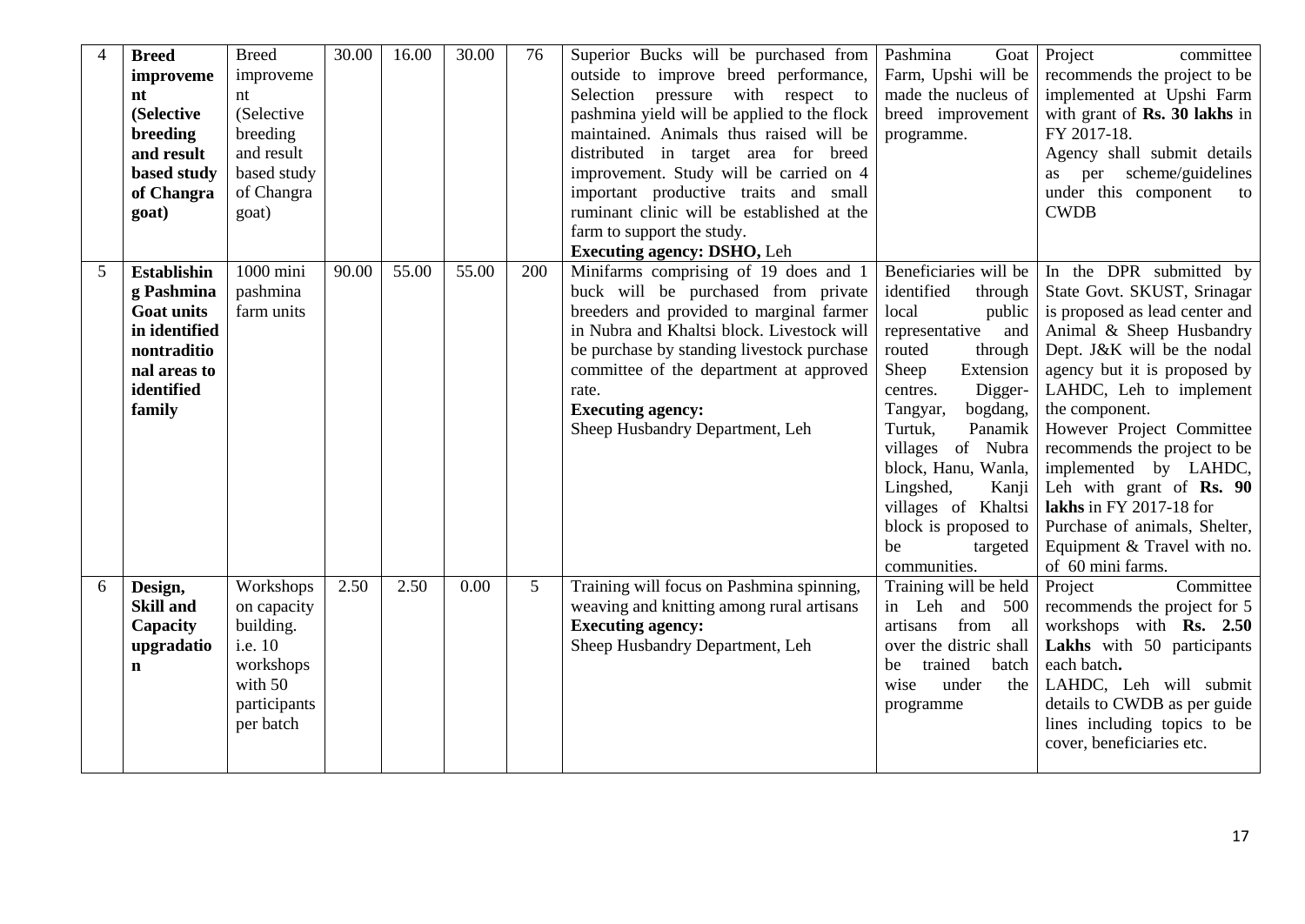|   |                         | 8 Product<br>diversificat<br>ion and<br>design<br>developme<br>nt<br>workshops<br>with 20<br>participants<br>per batch | $\Omega$        | 24.00 | 0.00  | 24   | Trained design mentor will be engaged<br>under the programme to teach the<br>participants design and develop new<br>patterns with special emphasis on hand<br>knitted and woven Pashmina shawls and<br>garments. 2 design mentor (NIFT/NAD<br>graduates with adequate work experience)<br>will be identified and engaged through<br>Expression of Interest(EOI)<br><b>Executing agency: DSHO, Leh</b> | Training will be held<br>in Leh and 160<br>from<br>all<br>artisans<br>over the district shall<br>be<br>trained<br>batch<br>under<br>wise<br>the<br>programme      | Project Committee deferred<br>the<br>component<br>for<br>implementation in current FY<br>2017-18. |
|---|-------------------------|------------------------------------------------------------------------------------------------------------------------|-----------------|-------|-------|------|-------------------------------------------------------------------------------------------------------------------------------------------------------------------------------------------------------------------------------------------------------------------------------------------------------------------------------------------------------------------------------------------------------|-------------------------------------------------------------------------------------------------------------------------------------------------------------------|---------------------------------------------------------------------------------------------------|
|   |                         | Entreprene<br>urship<br>developme<br>nt<br>programs<br>with 20<br>participants<br>each                                 | $\theta$        | 1.50  | 0.00  | 1.50 | This programme will provide<br>artisans/manufacturers with knowledge<br>pertaining to self-employment<br>opportunities explore entrepreneurship<br>development avenue in Pashmina sector<br>and focus on related soft skills training.<br><b>Executing agency:</b><br>Sheep Husbandry Department, Leh                                                                                                 | Training will be held<br>Leh and<br>60<br>in<br>from<br>all<br>artisans<br>over the district shall<br>trained<br>batch<br>be<br>wise<br>under<br>the<br>programme | Project Committee deferred<br>the<br>component<br>for<br>implementation in current FY<br>2017-18. |
|   |                         | Awareness<br>programme<br>on Govt<br>and<br>financial<br>schemes<br>with 50<br>participants<br>each                    | 0 <sub>0</sub>  | 3.50  | 0.00  | 3.50 | Awareness camps will be organized for the<br>benefit of the rural pashmina artisans in<br>seven batches<br><b>Executing agency:</b><br>Sheep Husbandry Department, Leh                                                                                                                                                                                                                                | Training will be held<br>in Leh and 350<br>from<br>artisans<br>all<br>over the district shall<br>trained<br>batch<br>be<br>wise<br>under<br>the<br>programme      | Project Committee deferred<br>the<br>component<br>for<br>implementation in current FY<br>2017-18. |
| 7 | Raw<br>material<br>bank | Revolving<br>fund for<br>procureme<br>nt of 10<br>Metric ton<br>Raw wool<br>and<br>Pashmina                            | $\overline{50}$ | 100   | 50.00 | 200  | Support to All Changthang Pashmina<br>Growers Society Leh for procurement of<br>10 MT of Raw Pashmina from private<br>farmer.                                                                                                                                                                                                                                                                         | All pashmina goat<br>rearers of Ladakh                                                                                                                            | Project<br>Committee<br>recommends Rs. 50 lakhs for<br>current FY<br>2017-18<br>to<br>LAHDC, Leh. |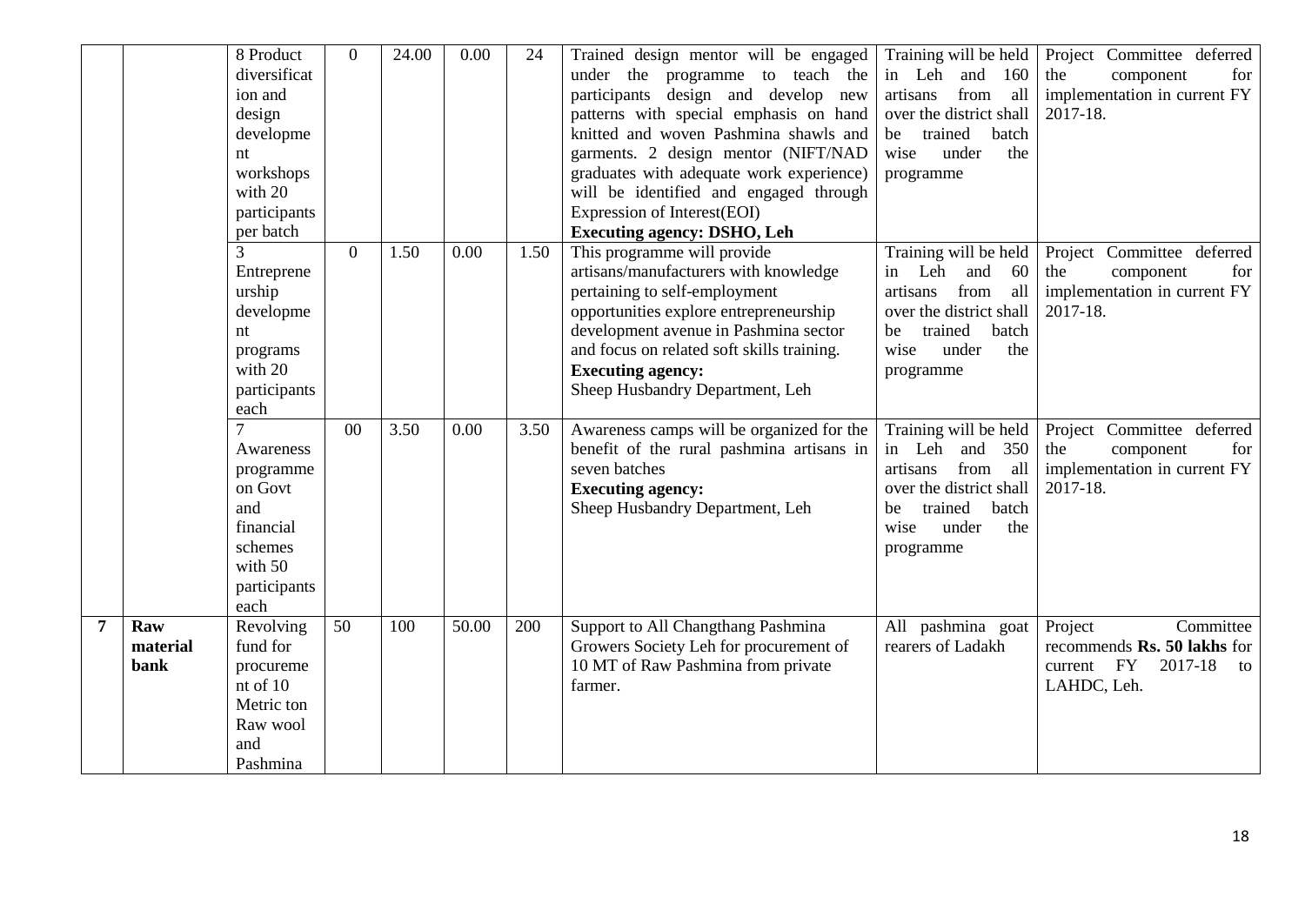| 8 | <b>Amenities</b>         | Paramedic/ | 100 | 50 | 150  | All      |    | handloom |          | Project Committee deferred   |       |
|---|--------------------------|------------|-----|----|------|----------|----|----------|----------|------------------------------|-------|
|   | and                      | handloom   |     |    |      | artisan  | of | Leh      | the      | component                    | for 1 |
|   | infrastruct              | training   |     |    |      | district |    |          |          | implementation in current FY |       |
|   | ure                      | centre     |     |    |      |          |    |          | 2017-18. |                              |       |
|   | upgradatio               | upgradatio |     |    |      |          |    |          |          |                              |       |
|   |                          | n          |     |    |      |          |    |          |          |                              |       |
|   | Total project cost for 3 |            |     |    | 1818 |          |    |          |          | PC recommends total grant    |       |
|   | years was proposed Rs.   |            |     |    |      |          |    |          | -of      | <b>Rs.</b> 582.50 lakhs to   |       |
|   | 1818 lakhs by LAHDC,     |            |     |    |      |          |    |          |          | LAHDC, Leh in current $FY$   |       |
|   | Leh                      |            |     |    |      |          |    |          | 2017-18. |                              |       |

D-II. Name of Implementing Agency- Ladakh Autonomous Hill Development Council (LAHDC), **KARGIL** (P-3 Scheme)

|                       |                                                                                                                                                                                   |      |                                                                                       |                |                |                                                   |                          |              | (Rs. in lakhs)                                                                                                                                                                                                                         |
|-----------------------|-----------------------------------------------------------------------------------------------------------------------------------------------------------------------------------|------|---------------------------------------------------------------------------------------|----------------|----------------|---------------------------------------------------|--------------------------|--------------|----------------------------------------------------------------------------------------------------------------------------------------------------------------------------------------------------------------------------------------|
| Sr.<br>N <sub>0</sub> | <b>Proposed Component</b>                                                                                                                                                         |      | <b>Physical</b>                                                                       | Unit           |                | Year wise breakup<br><b>Financial Implication</b> |                          | <b>Total</b> | Recommendation of Project Committee                                                                                                                                                                                                    |
|                       |                                                                                                                                                                                   |      |                                                                                       |                | 2017-<br>18    | 2018-19                                           | 2019-<br><b>20</b>       |              |                                                                                                                                                                                                                                        |
| 01.                   | Increasing production of<br>raw Pashmina<br>(a) Improving<br>nutritional status of the<br>Changrah Goat-<br>Promotion of<br>unconventional feed and<br>arrange land<br>management |      | Development of department<br>fodder farm at Lakthang<br><b>Dress</b>                  | 20<br>hectares | 00.00          | 60.00                                             | 67.00                    | 127          | Project Committee not recommend and will<br>consider in its next meeting on submitting the<br>proposal as per DPR.                                                                                                                     |
| 02.                   | Socio economic                                                                                                                                                                    | i.   | Community paddock                                                                     | <b>10 Nos</b>  | $\blacksquare$ | 100.00                                            | 100.00                   | <b>200</b>   | PC recommends 25 units LED based predators                                                                                                                                                                                             |
|                       | uplifitment of livestock<br>rearers                                                                                                                                               | ii.  | at village level for<br>livestock reares.<br>Provision of LED<br>based predator       | <b>100 Nos</b> | 2.5            | 2.500                                             | 5.00                     | <i>10.00</i> | warning lights with financial assistance of Rs. 2.5<br>lakhs in FY 2017-18 $\circledcirc$ Rs. 0.10 lakh per unit. PC<br>recommends 25 units of Predator proof chain-link<br>mesh corrals with financial assistance of <b>Rs. 22.50</b> |
|                       |                                                                                                                                                                                   | iii. | warning lights.<br>Predator proof chain-<br>Link mesh corrals for<br>summers grazing. | <b>50 Nos</b>  | 22.50          | 22.50                                             | $\overline{\phantom{0}}$ | 45.00        | lakhs in FY 2017-18 $\circledcirc$ Rs. 0.90 lakhs per unit.<br>Agency will provide details under each<br>components as per DPR.                                                                                                        |
| 03.                   | Strengthening of                                                                                                                                                                  | i.   | Construction of new                                                                   | <b>10 Nos</b>  | 35.00          | 25.00                                             | 40.00                    | <b>100</b>   | Project committee recommends only one new                                                                                                                                                                                              |
|                       | veterinary healthcare<br>delivery system at<br>village/lock and District                                                                                                          | ii.  | extension centers.<br>Up-gradation of<br>existing centre.                             | <b>10 Nos</b>  | 5.00           | 25.00                                             | 20.00                    | 50.00        | extension Centre @ Rs. 35 lakhs per centre in<br>2017-18. PC recommends only one centre for                                                                                                                                            |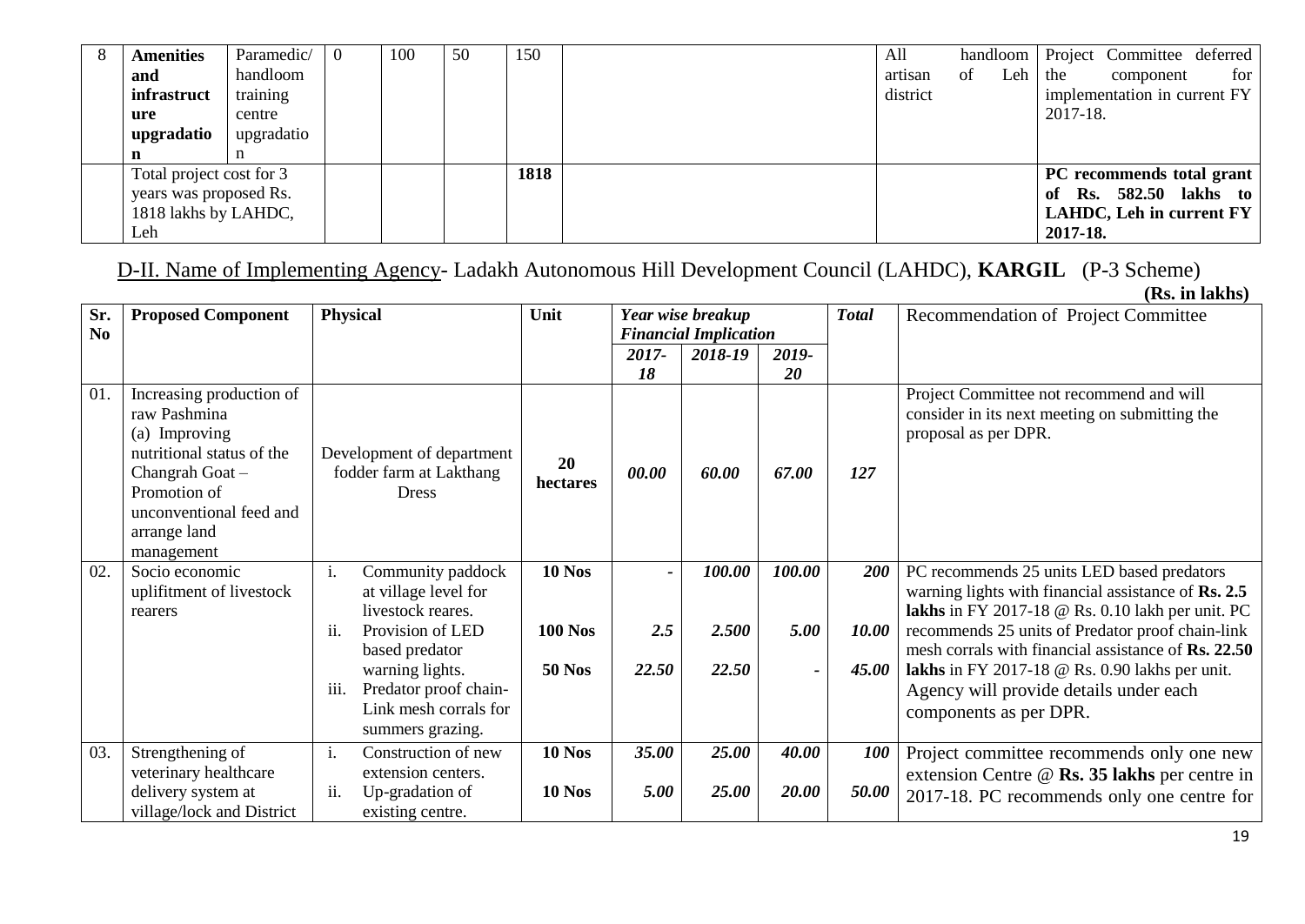|     | level                                     | iii. | Creation of vaccine                         | 02 Units         | 25.00                 | 10.00 | 15.00                    | 50.00  | upgradation of existing centre $\omega$ Rs. 5 lakhs                                                 |
|-----|-------------------------------------------|------|---------------------------------------------|------------------|-----------------------|-------|--------------------------|--------|-----------------------------------------------------------------------------------------------------|
|     |                                           |      | storage and handling                        |                  |                       |       |                          |        | per centre in 2017-18. Project Committee                                                            |
|     |                                           |      | centres at District and                     |                  |                       |       |                          |        | recommends the project for creation of 1                                                            |
|     |                                           |      | <b>Block levels</b>                         | 01 No            | $\boldsymbol{\theta}$ | 12.50 | --                       | 12.50  | Vaccine storage and handling centers $@$ Rs.                                                        |
|     |                                           | iv.  | Vaccination van                             |                  |                       |       |                          |        | 25 Lakhs in 2017-18. Agency will provide                                                            |
|     |                                           |      |                                             |                  |                       |       |                          |        | details under each components as per DPR.                                                           |
| 04  | Establishment Pashmina                    |      |                                             |                  |                       |       |                          |        | Project Committee recommends the 25 mini farms                                                      |
|     | Goat units in identified                  |      |                                             |                  |                       |       |                          |        | with grant of Rs. 30 lakhs (Animals 20x Rs.                                                         |
|     | non-traditional areas                     |      | Establishment of                            | <b>25 Nos</b>    | 30                    | 14.00 | 4.00                     | 48.00  | 6000x 25 unit) for foundation stock.                                                                |
|     | including Drass, Nubra,                   |      | foundation stock                            |                  |                       |       |                          |        |                                                                                                     |
|     | and Zanskar to identified                 |      |                                             |                  |                       |       |                          |        |                                                                                                     |
| 05. | beneficiaries families<br>Up-gradation of | i.   | Fodder land                                 | 110              | 10.00                 | 25.00 | 25.00                    | 55.00  | Project Committee recommends the project with                                                       |
|     | Pashmina Goat farm                        |      | Development of the                          | <b>Kanals</b>    |                       |       |                          |        | grant of Rs. 10 lakhs in FY 2017-18 as per                                                          |
|     | Khangral                                  |      | existing land at                            |                  |                       |       |                          |        | scheme/ as proposed in DPR for Fodder farm at                                                       |
|     |                                           |      | Pashmina Goat Farm                          |                  |                       |       |                          |        | Khangral out of total cost of Rs. 55 lakhs. IA will                                                 |
|     |                                           |      | Khangral                                    | <b>02 Nos</b>    | 10.00                 | 10.00 | 10.00                    | 30.00  | provide the details of the activities to be carried                                                 |
|     |                                           | ii.  | Construction of 2                           |                  |                       |       |                          |        | out at Farm to CWDB.                                                                                |
|     |                                           |      | Nos of shed of size                         |                  |                       |       |                          |        |                                                                                                     |
|     |                                           |      | $25x14x10$ with chain                       |                  |                       |       |                          |        | Project Committee also recommends total grants                                                      |
|     |                                           |      | link fencing instead                        | 01 No            | 2.00                  | 2.00  | --                       | 4.00   | of Rs.27 lakhs at Khangral farm during 2017-18                                                      |
|     |                                           |      | of stone masonry.                           |                  |                       |       |                          |        | for some other facilities like chain link fencing for                                               |
|     |                                           | iii. | Construction of local                       | 01 No            | 5.00                  | 7.00  | $\overline{\phantom{a}}$ | 12.00  | one farm, 1 shed for kids, 1 feed/medicine store,                                                   |
|     |                                           |      | type shed for kids.                         |                  |                       |       |                          |        | fencing of 110 Kanals of govt. farm and                                                             |
|     |                                           | iv.  | Construction of<br>feed/Medicine store      | $\sim$           | 5.00                  | 10.00 | 5.00                     | 20.00  | construction of one open peddock. IA will send<br>the details of the activities with cost estimates |
|     |                                           | V.   | Fencing of 110                              | 01 No            |                       | 14.00 | $\overline{\phantom{a}}$ | 14.00  | from associated agency to be carried out to                                                         |
|     |                                           |      | Kanals of Govt. farm.                       |                  |                       | 05.00 | 5.00                     | 10.00  | CWDB.                                                                                               |
|     |                                           | Vİ.  | Purchase of vehicle                         | 02Nos            | 05.00                 | 05.00 | $\overline{\phantom{a}}$ | 10.00  |                                                                                                     |
|     |                                           |      | vii. Automation of                          |                  |                       |       |                          |        |                                                                                                     |
|     |                                           |      | offices                                     | 01N <sub>0</sub> |                       | 10.00 | $-$                      | 10.00  |                                                                                                     |
|     |                                           |      | viii. Construction of open                  |                  |                       |       |                          |        |                                                                                                     |
|     |                                           |      | paddock                                     |                  |                       |       |                          |        |                                                                                                     |
|     |                                           |      | ix. Purchase of Tractor.                    |                  |                       |       |                          |        |                                                                                                     |
| 06. | Project management                        |      |                                             |                  | 00                    | 10.00 | 7.50                     | 17.50  | Project Committee not recommended as activity is                                                    |
|     |                                           |      |                                             |                  |                       |       |                          |        | not as per DPR                                                                                      |
|     |                                           |      | Total proposal of Rs. 825 lakhs for 3 years |                  |                       |       |                          | 825.00 | PC recommends total grant of Rs. 157 lakhs to                                                       |
|     |                                           |      |                                             |                  |                       |       |                          |        | LAHDC, Kargil in current FY 2017-18.                                                                |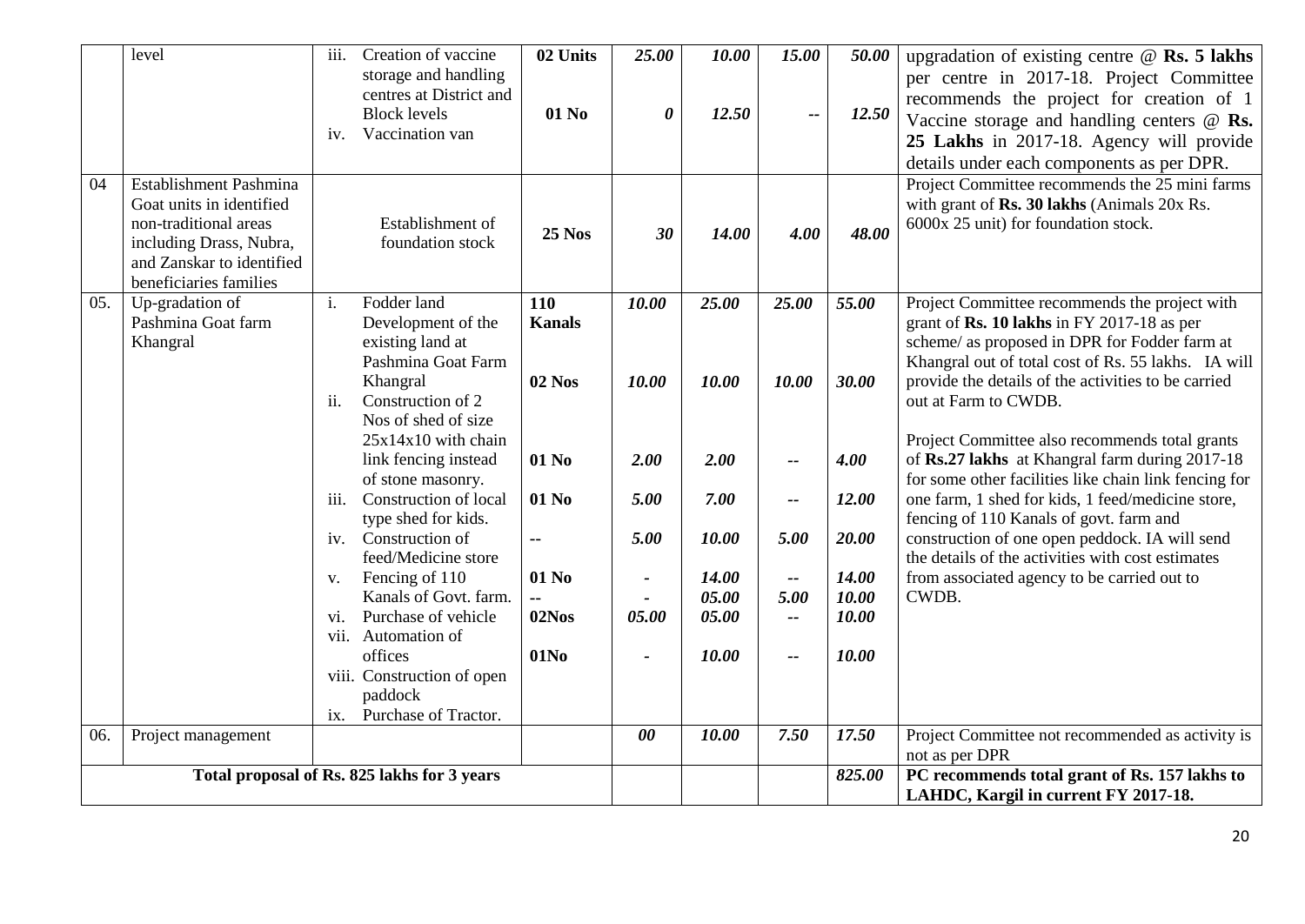|                   |                                                                                                     |                                                                                                                                                                                                       |                                                                                                                                                                                                                                 |                                                                                                                                                                                                                                                                   |                                                                                                        |                                                | (Rs. in lakhs)                                                                                                                                                                                                                                                                                                                                                                                                                                                                                                                                                                                                                                                                                                                                                                                                                                                                                                                                                                                                                                                                                                                                                                                                                                                                                                                                                                                                                                                                                                                                                                                                         |
|-------------------|-----------------------------------------------------------------------------------------------------|-------------------------------------------------------------------------------------------------------------------------------------------------------------------------------------------------------|---------------------------------------------------------------------------------------------------------------------------------------------------------------------------------------------------------------------------------|-------------------------------------------------------------------------------------------------------------------------------------------------------------------------------------------------------------------------------------------------------------------|--------------------------------------------------------------------------------------------------------|------------------------------------------------|------------------------------------------------------------------------------------------------------------------------------------------------------------------------------------------------------------------------------------------------------------------------------------------------------------------------------------------------------------------------------------------------------------------------------------------------------------------------------------------------------------------------------------------------------------------------------------------------------------------------------------------------------------------------------------------------------------------------------------------------------------------------------------------------------------------------------------------------------------------------------------------------------------------------------------------------------------------------------------------------------------------------------------------------------------------------------------------------------------------------------------------------------------------------------------------------------------------------------------------------------------------------------------------------------------------------------------------------------------------------------------------------------------------------------------------------------------------------------------------------------------------------------------------------------------------------------------------------------------------------|
| S.<br>$\mathbf N$ | Name of<br>Agency                                                                                   | Project Title                                                                                                                                                                                         | Brief of<br>activity<br>proposed with<br>location                                                                                                                                                                               | Proposed<br>project cost                                                                                                                                                                                                                                          | Total<br>project<br>cost                                                                               | Funds<br>requirem<br>ent for<br>2017-18        | Recommendation of Project Committee                                                                                                                                                                                                                                                                                                                                                                                                                                                                                                                                                                                                                                                                                                                                                                                                                                                                                                                                                                                                                                                                                                                                                                                                                                                                                                                                                                                                                                                                                                                                                                                    |
| $\mathbf{1}$      | Wool<br>Research<br>Association,<br>Thane<br>Maharashtra<br>and<br>Textiles<br>Committee,<br>Mumbai | "Characterizati<br>on.<br>Authentication<br>and<br>Certification<br>for<br>protocols<br>Pashmina Wool<br>and its branding<br>and labeling for<br>entire<br>value<br>chain<br>from<br>fiber to fabric. | Development,<br>identification,<br>standardization<br>of method for<br>certification of<br>Pashmina<br>Wool. Creation<br>of data and its<br>analysis.<br>Finalization of<br>test parameters<br>for certification<br>& labeling. | $(i)$ . Rs.<br>396.24<br>lakhs<br>However<br>WRA has<br>also send<br>revised<br>proposal of<br>Rs.143.75<br>with<br>limited<br>activity.<br>$\&$<br>(ii) Project<br>cost of Rs.<br>1272.94<br>lakhs<br>received<br>from<br><b>Textiles</b><br>Committee<br>office | Rs.<br>396.24<br>Lakhs<br>(WRA)<br>$\boldsymbol{+}$<br>1272.94<br>lakhs<br>(Textiles<br>Committ<br>ee) | 164.15<br>lakhs<br>(Textiles<br>Committ<br>ee) | Under this R&D project, initially WRA has submitted a project with<br>Rs. 396.24 lakhs with following activities.<br>• To develop the testing protocol for certification of pashmina wool<br>after collection of samples, their testing analysis and establish<br>permissible limits.<br>• The Textiles Committee is supposed to do the mechanism for<br>development of Logo and its branding for which Textiles Committee<br>was asked to submit fund requirement.<br>Textiles Committee has also submitted a proposal with total cost of Rs.<br>1272.94 lakhs in this regard in which it was proposed to perform the<br>work with association of WRA & CWDB. Following activity will be<br>performed by WRA as under-<br>• Development & standardization of test method for identification of<br>pashmina fiber, Setting up of laboratory, collection, analysis and<br>preparation of data bank.<br>Textile Committee will perform the following work as-<br>• Preparation of protocol and regulations, label development &<br>registration of Mark, preparation of SOP for registration,<br>certification etc, On-site verification, distribution of lable, training<br>and capacity building, preparation of surveillance mechanism and its<br>implementation, publicity and brand promotion etc.<br>• The CWDB will collect the samples.<br>Project Committee in principle recommends the consolidated proposal<br>submitted by the Textiles Committee for approval.<br>Project Committee after detailed scrutiny noticed some discrepancy<br>which may be clarified by Textile Committee after consultation with |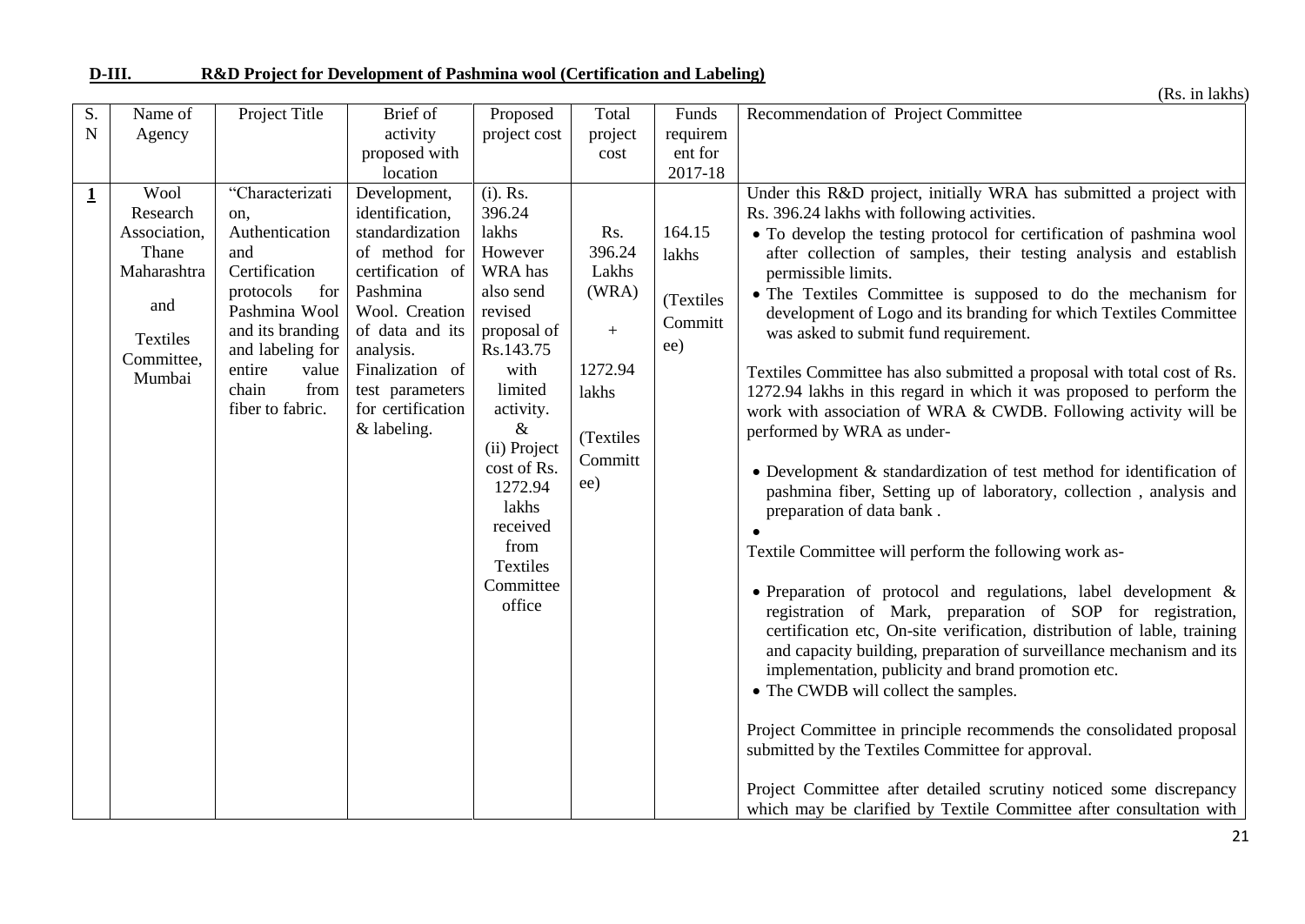|  | WRA and shall submit the proposal to the CWDB before meeting of<br>the Executive Committee including collection of samples.                                                                                                                                                                                                                                                                                                                                                                                          |
|--|----------------------------------------------------------------------------------------------------------------------------------------------------------------------------------------------------------------------------------------------------------------------------------------------------------------------------------------------------------------------------------------------------------------------------------------------------------------------------------------------------------------------|
|  | It was noticed that CWDB has earlier taken a decision not to give grant<br>for administrative and manpower cost including project<br>implementation fee.                                                                                                                                                                                                                                                                                                                                                             |
|  | Since the project cost is above the tentative allotted budget of Rs. 400<br>lakhs under HRD scheme of CWDB and MOT has taken this matter<br>under Major Tasks/Action Points (Certification & Labeling) under<br>Wool Sector, Executive Committee or any other Committee<br>constituted by the MOT may take appropriate decision in this regard<br>and may considered this R&D project under the scheme of<br>Reconstruction Plan for J & K. State for development of Pashmina<br>wool (Pashmina Promotion Programme) |

**Note**: Under Reconstruction Plan for J. & K. State for development of Pashmina, the MOT has released entire grant of Rs. 10 crore to CWDB in one installment (100%) in the month of August,2017 for timely released to State Govt. organization/Department during FY 2017-18. This fund has received under P.M. Package for J. & K. State and Union Home Secretary is reviewing the progress regularly. The Board also proposed before the members of the Project Committee to release the grant to concerned implementing agencies under the scheme in one installment for their assurance about availability of funds and looking closing of two quarters of this current financial year 2017-18.

The Project Committee is of opinion that the Executive Committee or special Committee to be constituted by the MOT may consider above recommendation/suggestion to release funds to different implementing agencies under Reconstruction Plan for J&K State for development of pashmina wool (P-3) in single installment in this FY 2017-18, as a special case.

#### E. Angora Wool Development Scheme (Govt. of Manipur)

The Executive Director, CWDB explained that the Board has received a project proposal from Directorate of Veterinary & Animal Husbandry Services, Govt. of Manipur with total cost of Rs. 25 lakhs under its two components and suggested that this project would be put up in next meeting of Project Committee as the MOT is considering the matter to transfer such animal care schemes to the Ministry of Agriculture.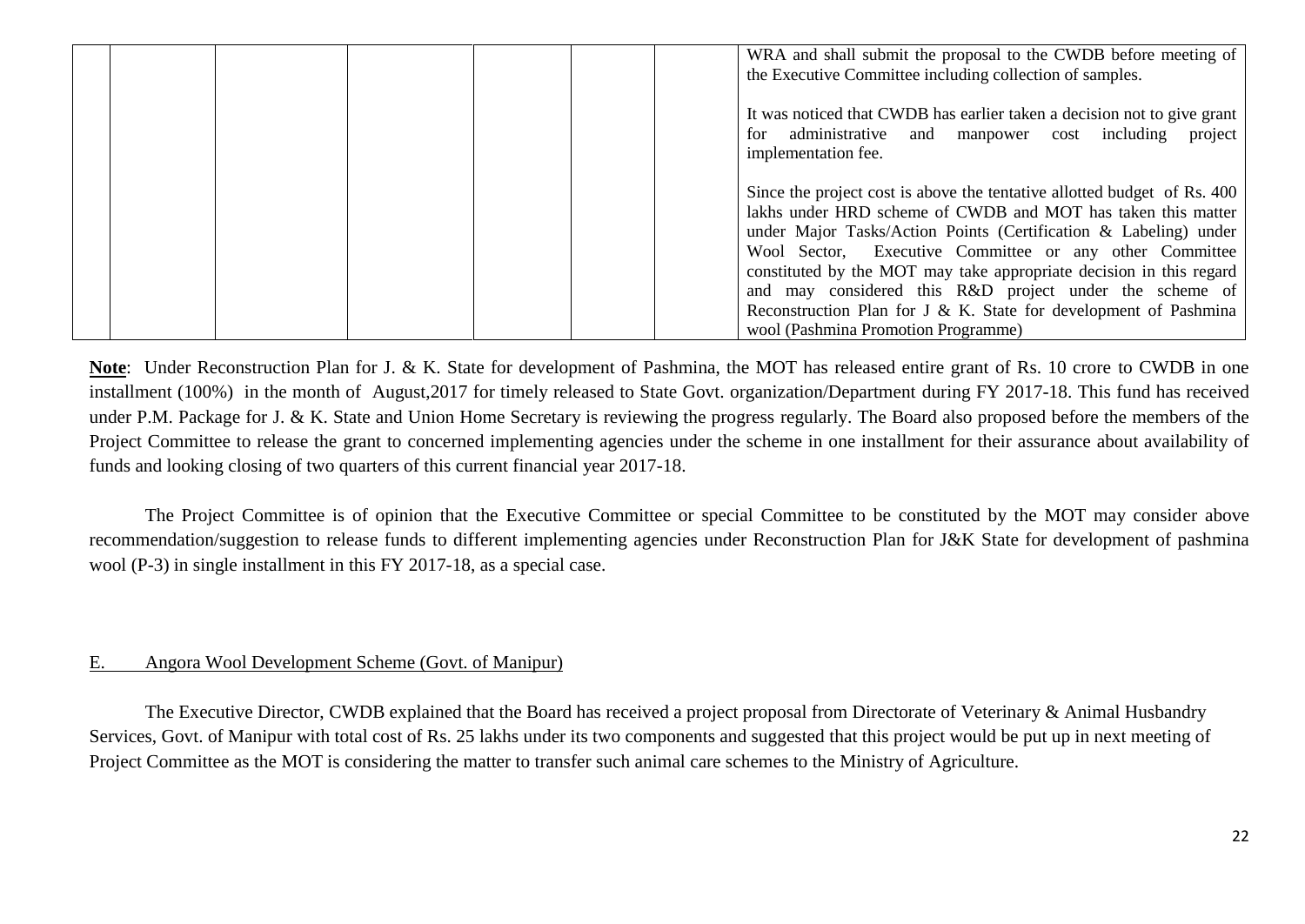# F. Social Security Scheme for insurance of Sheep Breeders with LIC.

#### **(Convergence of Social Sector Scheme- SSPMJJBY for Bhed Palk )**

The Executive Director, CWDB explained that the Life Insurance Corporation has issued a policy document No 900320005 to the CWDB on dated 01<sup>st</sup> June, 2017 under SSPMJJBY. To implement this scheme the Central Wool Development Board (CWDB) is proposing following implementing agencies/organizations as our Nodal Agency to act on behalf of the members for insurance to be done under SSPMJJBY for sheep breeders and provide data's of sheep Breeders in prescribed excel format to the LIC (P&GS) Unit of concern State/area along with premium for members contribution @ Rs 80/- per member per year:-

- 1. The Director Animal Husbandry, Govt of Rajasthan and their representatives in the State of Rajasthan, Pashudhan Bhawan, Tonk Road Jaipur (Rajasthan).
- 2. The Managing Director and their representatives, J & K Sheep and Sheep Product Development Board, Baghi Ali Mardan Khan, Nowshera, Srinagar (J&K).
- 3. The District Sheep Husbandry Officer, Ladakh Autonomous Hill Development Council (LAHDC), Kargil (J&K)
- 4. The District Sheep Husbandry Officer, Ladakh Autonomous Hill Development Council (LAHDC), Lah (J&K)
- 5. The Managing Director and their representatives, Karnataka Sheep & Wool Development Coorporation Ltd "Kuri Bhawan", Hebbal Banglalore (Karnataka).
- 6. The Managing Director/Chief Executive Officer and their representatives, H.P. State Wool Procurement and Marketing Federation Ltd, Block No 23 S.D.A. Complex, Kasumpti, Shimla-171009.
- 7. The Managing Director and their representatives, Telangana State Sheep and Goat Development Cooperative Federation Ltd (TSSGDCF)\_ Shantinagar, Masabtank, Hyderabad-28 (Telangana).
- 8. The Director Animal Husbandry and their representatives, Govt of Uttar Pradesh and their representatives in the State of Uttar Pradesh Lucknow.
- 9. The Director Animal Husbandry and their representatives, Govt of Madhya Pradesh and their representatives in the State of Madhya Pradesh Bhopal (MP)
- 10. The Managing Director and their representatives, Andhra Pradesh State Sheep and Goat Development Cooperative Federation Ltd (APSSGDCF)\_ Shantinagar, Masabtank, Hyderabad-28 (AP)
- 11. The Chief Executive Officer and their representatives. Uttrakhand Sheep and Wool Development Board. Pashudhan Bhawan,  $11<sup>th</sup>$ floor(Right Wing), Motharowala Road, Dehradun (Uttrakhnad)
- 12. The Managing Director and their representatives, Punyashlok Ahilyadevi Maharastra Mendhi Va Sheli Vikas Mahamandal Ltd, Mendhi Farm, Gokhalenagar, Pune-16 (Maharastra)
- 13. The Managing Director and their representatives, Gujarat Sheep & Wool Development Coorporation Ltd, Block No 18, 5<sup>th</sup> Floor, Udhyog Bhawan Gandhinagar (Gujarat)